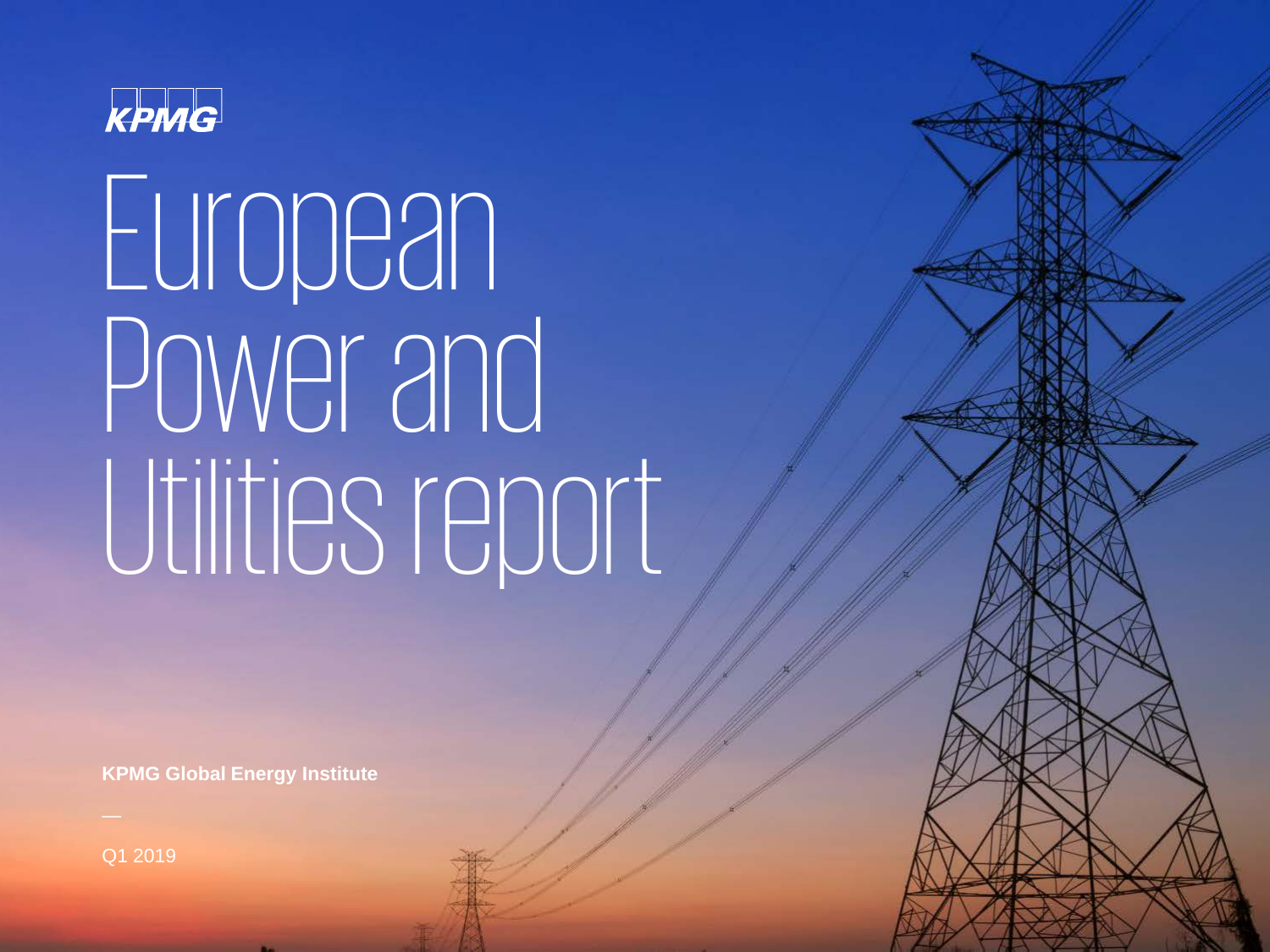### **Contents**

|     |                                          | <b>Page</b> |
|-----|------------------------------------------|-------------|
|     | <b>Price and margins</b>                 |             |
|     | Overview                                 | 3           |
|     | <b>Electricity price evolution</b>       | 4           |
|     | Fuel and Carbon price evolution          | 8           |
|     | Clean dark and spark spreads             | 9           |
|     | <b>Regulatory news</b>                   |             |
|     | Regulatory and economics news overview   | 10          |
|     | Links to new Key Regulations             | 13          |
|     | <b>Capital markets</b>                   |             |
|     | Overview                                 | 22          |
|     | Share price evolution: Overview          | 23          |
|     | Share price evolution: Individual stocks | 24          |
|     | Relative valuation per company           | 26          |
|     | Leverage and credit ratings              | 27          |
| M&A |                                          |             |
|     | Overview                                 | 28          |
|     | Top 15 M&A operations, by deal value     | 29          |

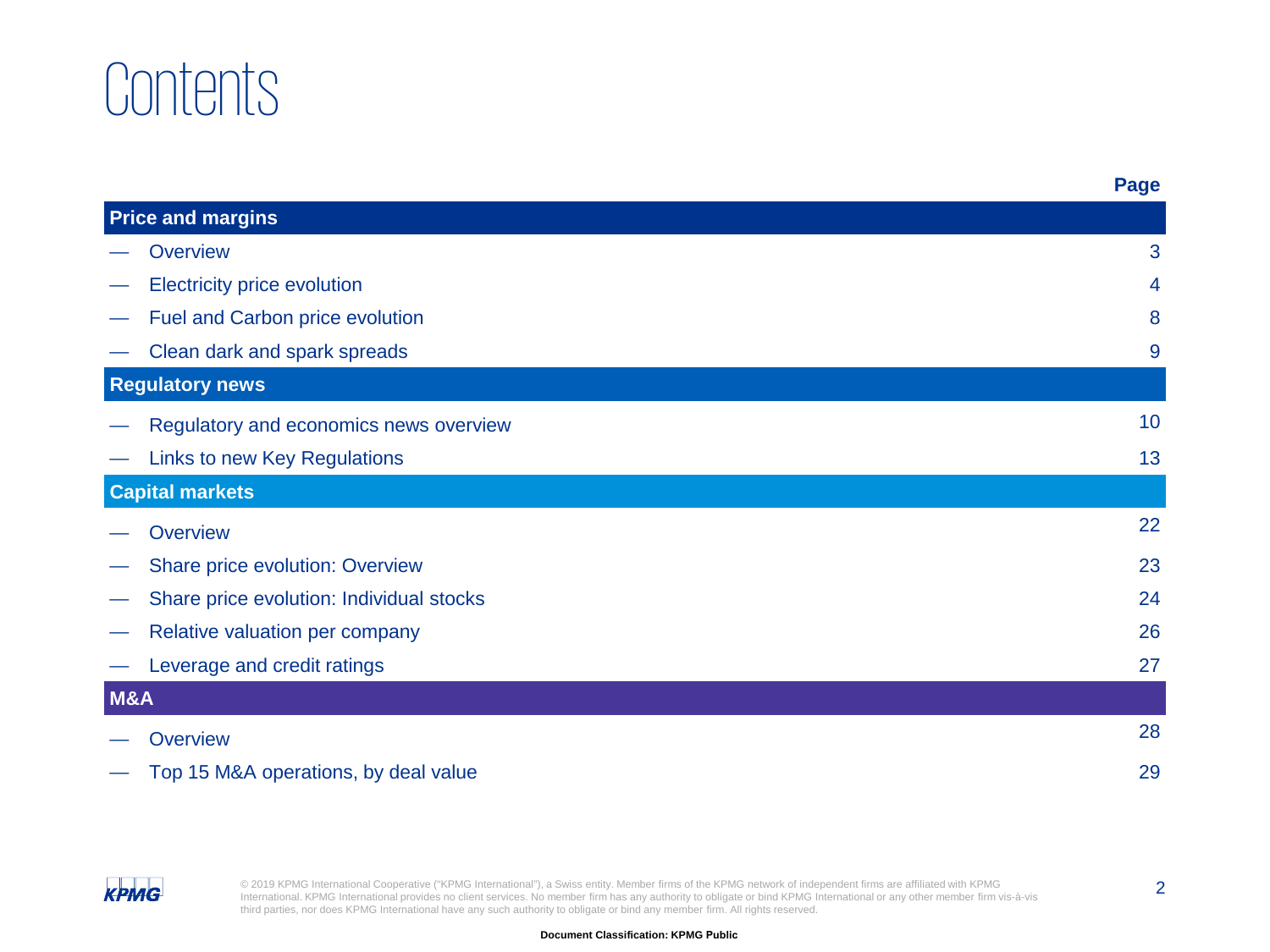#### **Price and margins** Price and margins overview

| <b>Electricity prices</b> | Peak and base load prices in France, Germany, Spain and the UK continued to decline after the seasonal<br>peaks observed in the fourth week of January up to mid March. The decline was mostly due to weak demand<br>as a result of mild weather conditions and also due to higher renewable generation owing to abundant wind<br>generation during the quarter                                                                                                                                                                                                          |
|---------------------------|--------------------------------------------------------------------------------------------------------------------------------------------------------------------------------------------------------------------------------------------------------------------------------------------------------------------------------------------------------------------------------------------------------------------------------------------------------------------------------------------------------------------------------------------------------------------------|
| <b>Oil prices</b>         | Brent and WTI crude prices increased by 13 percent and 12 percent, respectively, during the quarter (January to<br>March 2019), reaching US\$67.58/barrel and US\$60.14/barrel at the end of Q1 2019. The oil prices rose due to<br>production decline from Venezuela and Iran, accompanied by optimism surrounding the negotiations between<br>China and the US. However, prices were negatively impacted by rise of US oil stocks during the quarter                                                                                                                   |
| <b>Gas prices</b>         | Average prices of Henry Hub, EU border and NBP declined by nearly 25 percent q-o-q. The prices were impacted<br>by forecasts of mild weather and high levels of European gas storage, along with the decline of spot contracts and<br>bearish movement of coal and carbon prices. The prices were supported by a rise in oil and $CO2$ prices during<br>the quarter                                                                                                                                                                                                      |
| <b>Coal prices</b>        | Coal prices rose in the beginning of January, influenced by the prospects of cold weather and signs of rising<br>demand, but later continued to decline till the end of the quarter. Average Australian coal prices declined by 7.6<br>percent q-o-q and African coal prices declined by 11.5 percent q-o-q. The fall was due to low demand, high level<br>of renewable generation in Germany, weakness of the Asian market and high inventory level at import terminals<br>across Europe                                                                                |
| <b>Carbon prices</b>      | Carbon prices increased initially in January to EUR25.0/T, as the market sentiment recovered following the<br>'Brexit vote' due to rise in energy prices amid expectations of the cold wave hitting EU. The prices continued to<br>decline till the end of February, triggered by the apprehensions of a 'no-deal Brexit' and the absence of<br>compliance buyers. Prices increased in the first week of March, due to renewed compliance and speculative<br>buying, but were negatively impacted by decline in coal and gas prices, accompanied by strong market supply |
| Dark/spark<br>spreads     | During the quarter, clean spark spreads were more attractive than clean dark spreads in many parts of<br>Europe including France, Germany, Spain and the UK. Since the end of January, gas-fired power has<br>become considerably more profitable than coal, resulting in switching of power plants from coal to gas                                                                                                                                                                                                                                                     |

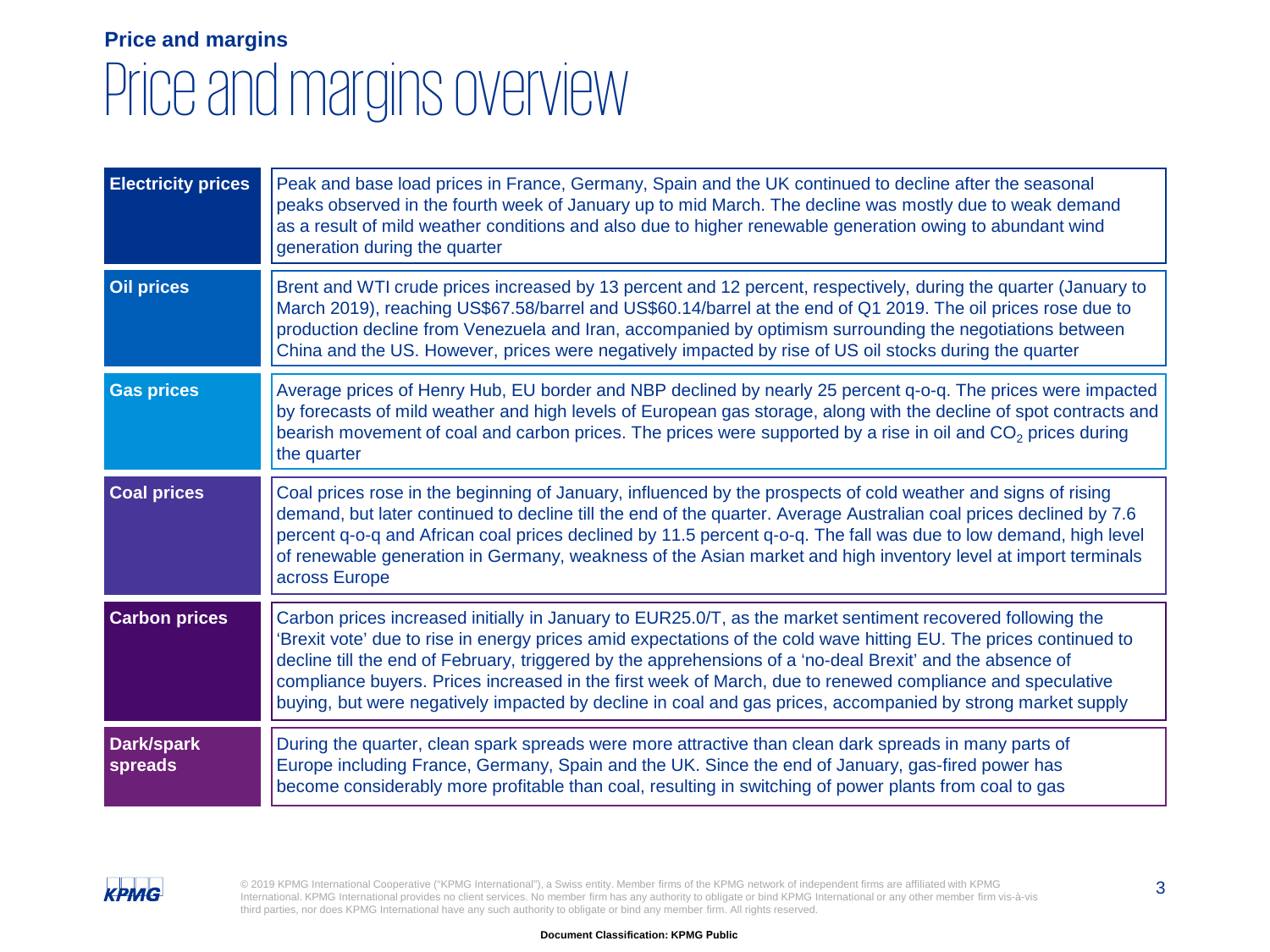### **Price and margins** Electricity price evolution

**Germany**



Source: Reuters, 2019.

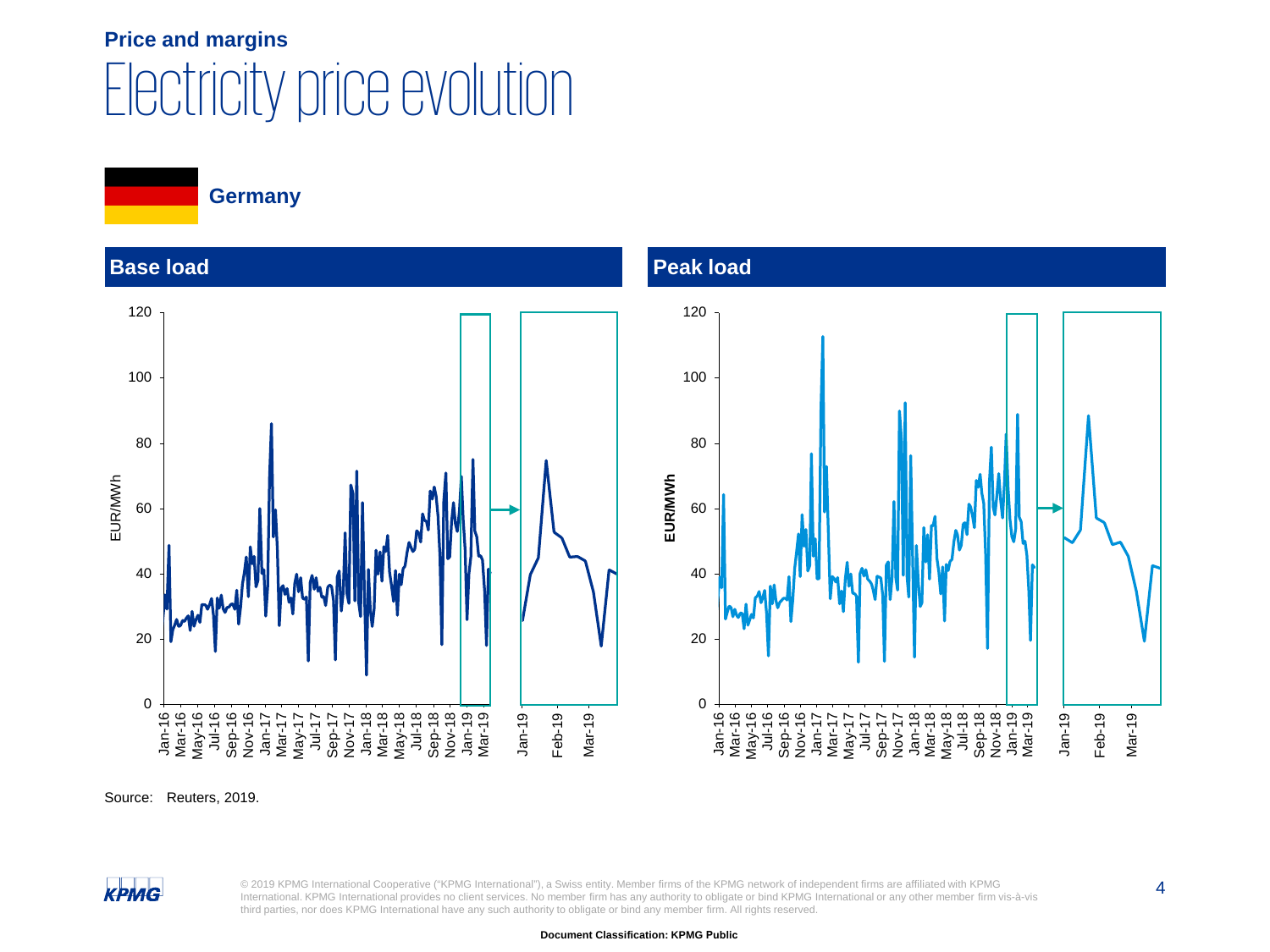### **Price and margins** Electricity price evolution (cont.)

**France**



Source: Reuters, 2019.

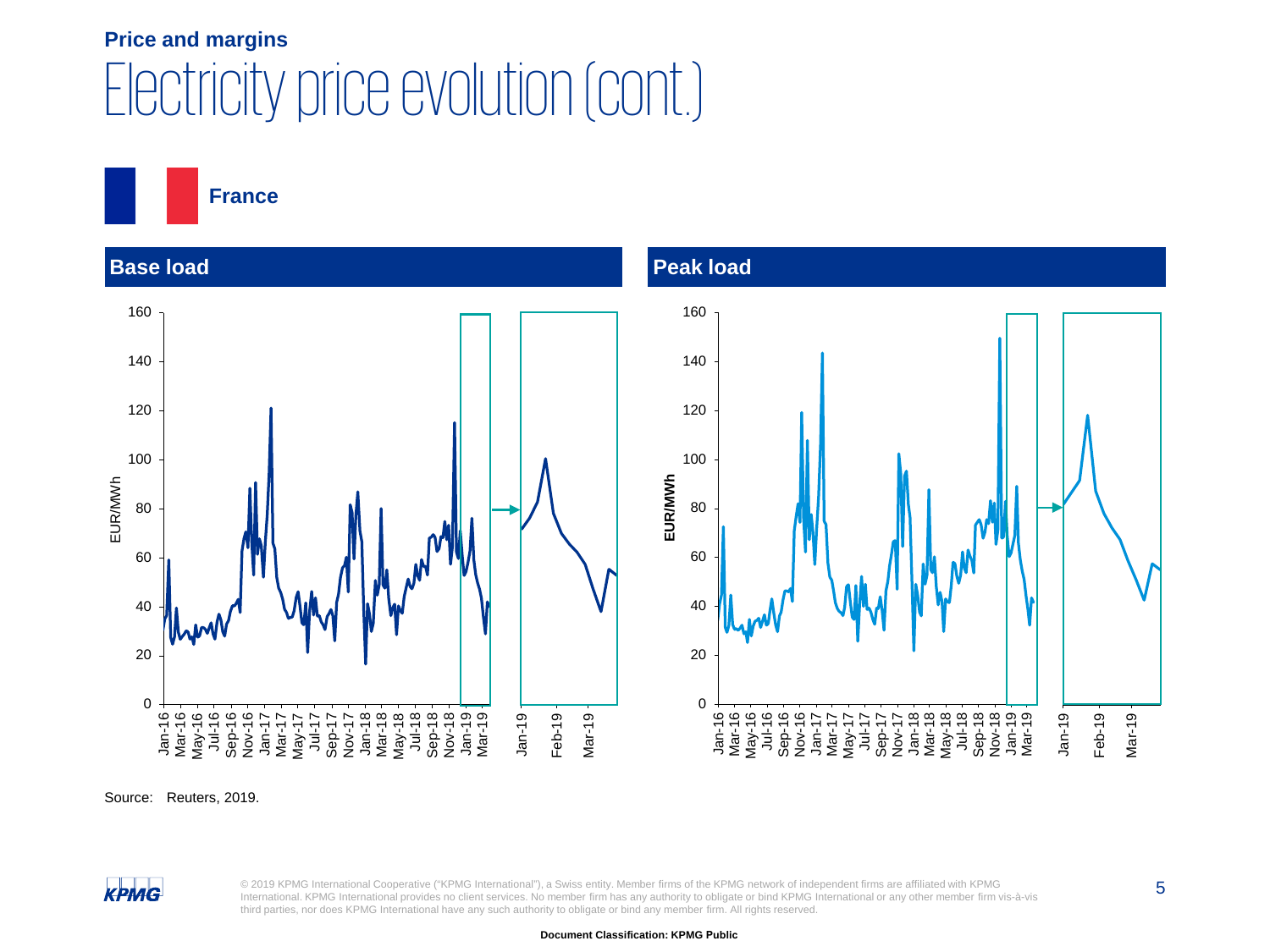### **Price and margins** Electricity price evolution (cont.)

**Spain**



Source: Reuters, 2019.



6 © 2019 KPMG International Cooperative ("KPMG International"), a Swiss entity. Member firms of the KPMG network of independent firms are affiliated with KPMG International. KPMG International provides no client services. No member firm has any authority to obligate or bind KPMG International or any other member firm vis-à-vis third parties, nor does KPMG International have any such authority to obligate or bind any member firm. All rights reserved.

**Document Classification: KPMG Public**

Jan-19

Feb-19 Mar-19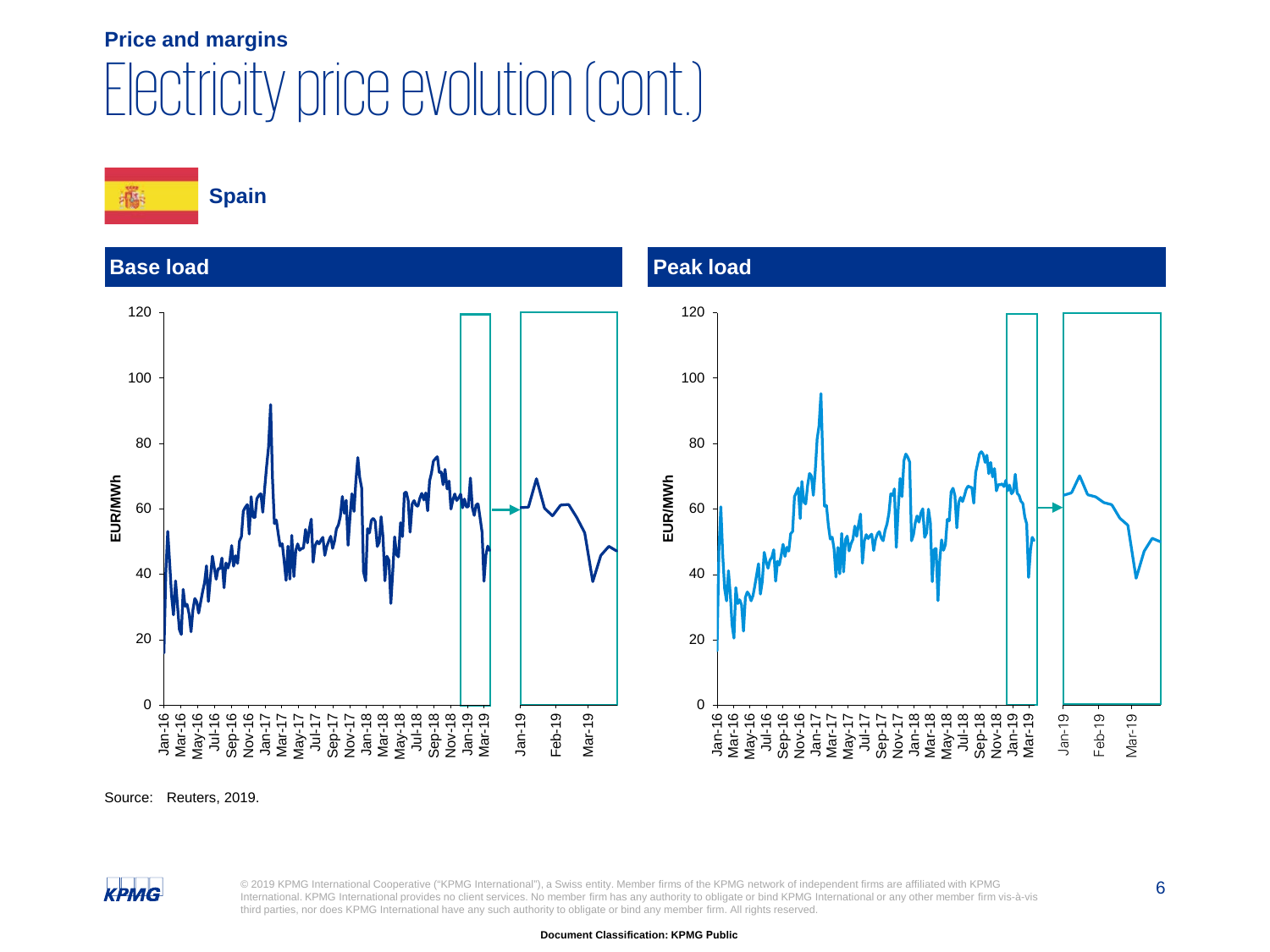### **Price and margins** Electricity price evolution (cont.)





Source: Reuters, 2019.

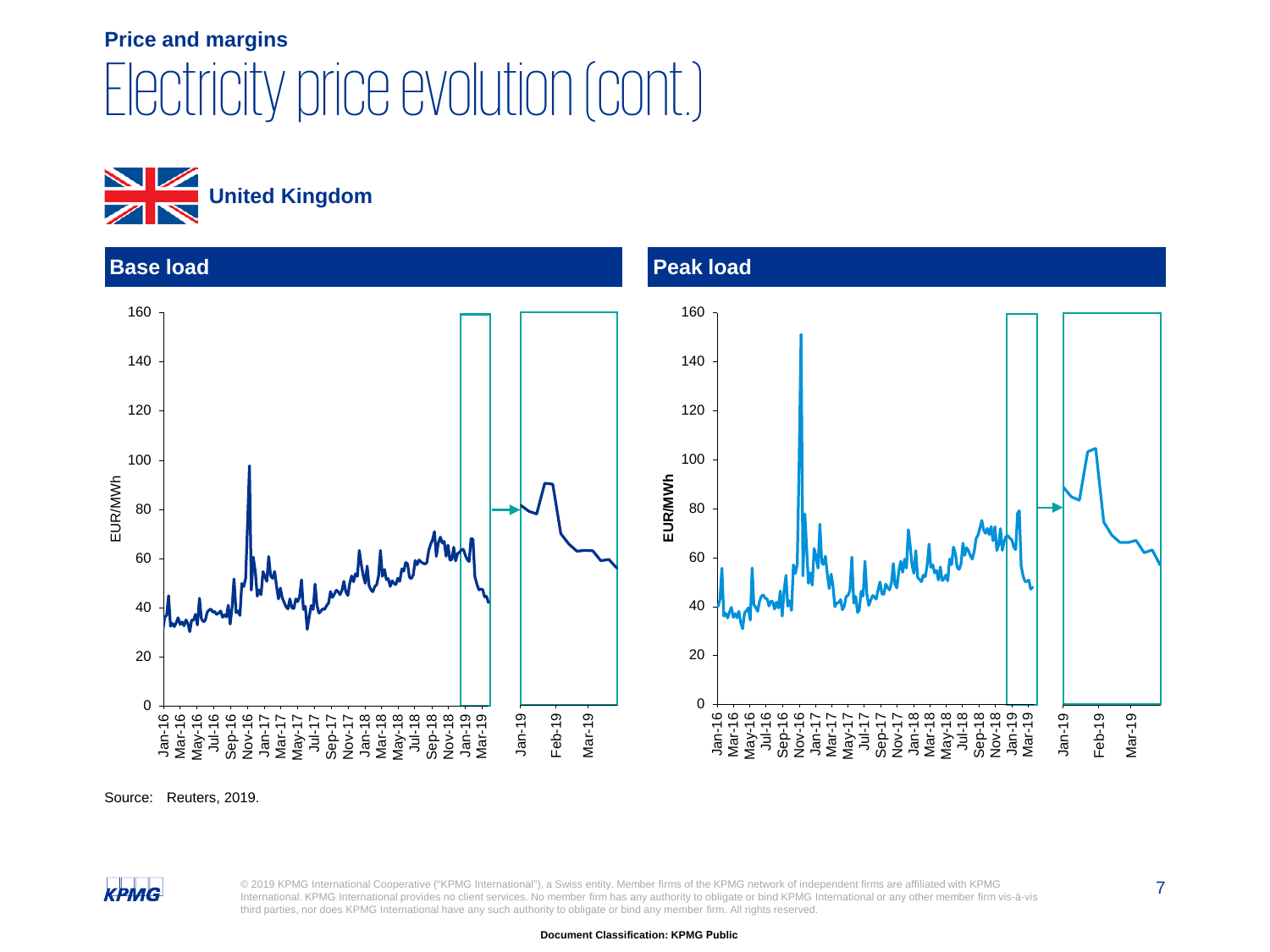### **Price and margins** Fuel and Carbon price evolution



Note: (a) The World Bank has not published the Colombian coal prices since Q3 2018 – therefore the prices are not available for the period July 2018 to March 2019. Source: World Bank commodities price data (The Pink Sheet), 1 July 2019; Reuters, 2019.

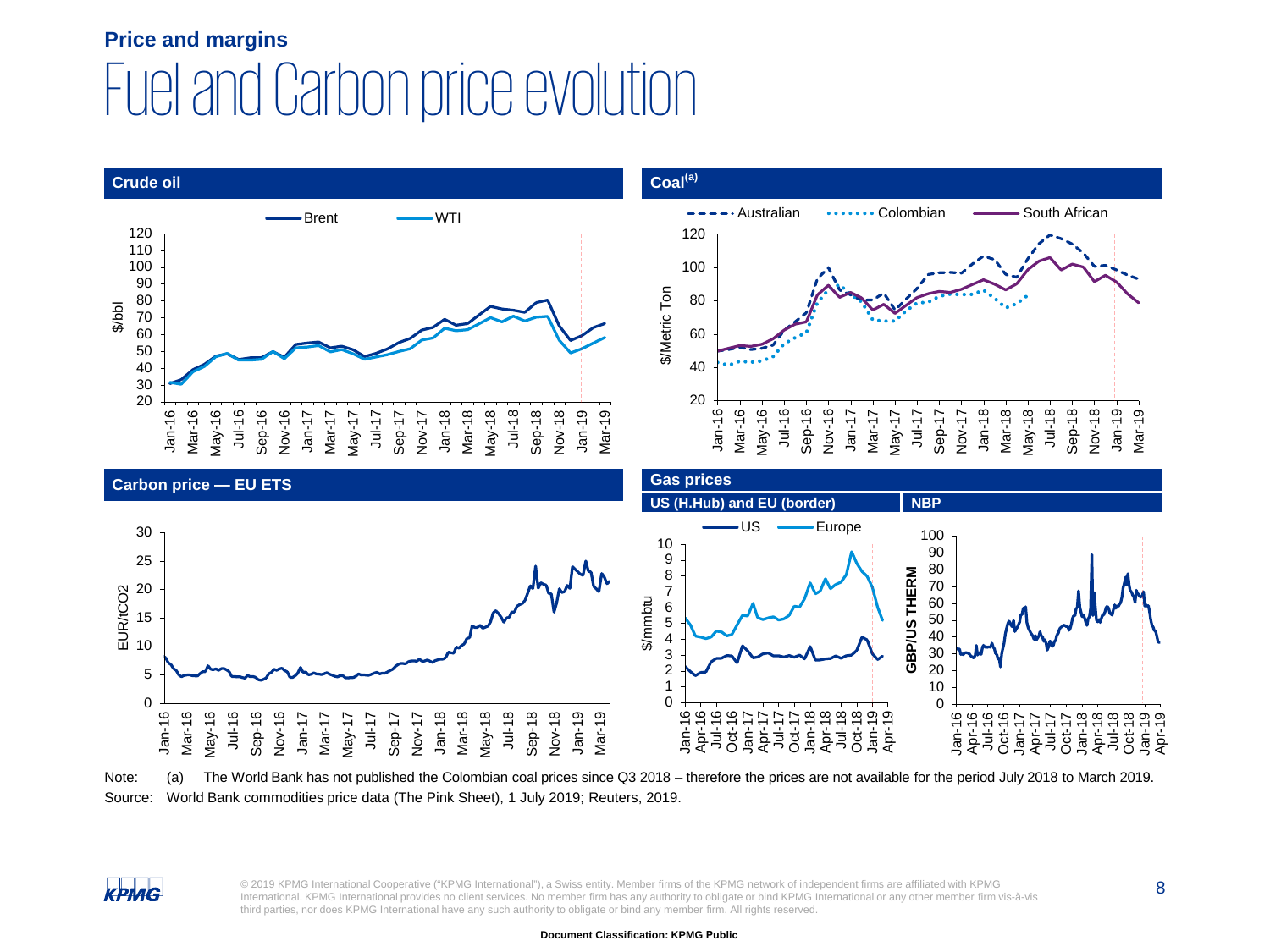#### **Price and margins** Clean dark and spark spreads









Source: Reuters, 2019.

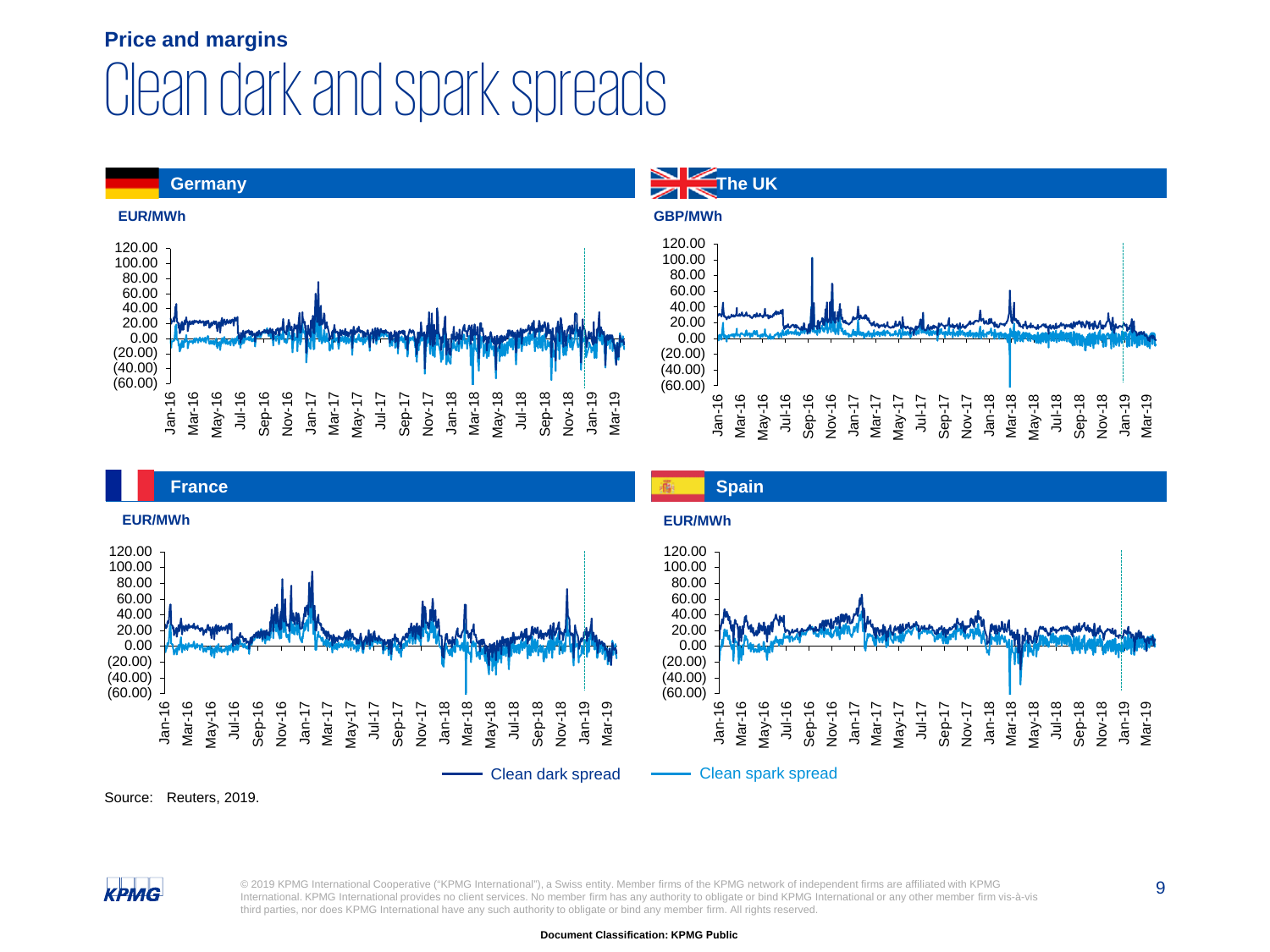#### **Regulatory news** Regulatory and economics news overview

| <b>European Union</b> | <b>Natural Gas</b>                                                                                                                                                                                                                                                                                                                                                                                                                                                                                                                                                                                                                                                                                                   |
|-----------------------|----------------------------------------------------------------------------------------------------------------------------------------------------------------------------------------------------------------------------------------------------------------------------------------------------------------------------------------------------------------------------------------------------------------------------------------------------------------------------------------------------------------------------------------------------------------------------------------------------------------------------------------------------------------------------------------------------------------------|
|                       | Liquefied Natural Gas (LNG) imports in the European Union (EU) posted a strong increase of 126 percent in<br>Q1 2019 compared with Q1 2018                                                                                                                                                                                                                                                                                                                                                                                                                                                                                                                                                                           |
|                       | <b>Electricity</b>                                                                                                                                                                                                                                                                                                                                                                                                                                                                                                                                                                                                                                                                                                   |
|                       | Falling gas spot prices led to the intensive coal-to-gas switch across the EU power market in Q1 2019, as coal<br>was disadvantaged by relatively high carbon prices. Uncertainty surrounding the Brexit issue was the main<br>factor influencing CO2 prices, which fell 14.3 percent during the quarter. Despite this, the prices were still twice<br>as high as in March 2018. Wholesale electricity prices fell across the EU markets, due to mild weather<br>conditions in February and March, accompanied by lower energy commodity prices and good renewable<br>output. The Renewables sector continued to increase its share in the power mix and reached 31 percent,<br>mainly due to strong wind generation |
| <b>UK</b>             | Confirmation of sector deal in offshore wind                                                                                                                                                                                                                                                                                                                                                                                                                                                                                                                                                                                                                                                                         |
|                       | On 7 March 2019, the UK government published its Offshore Wind Sector Deal — Sector Deal between the<br>government and the Offshore Wind industry. The UK aims to achieve 30GW of offshore wind generation by<br>2030, up from 8GW in Q1 2019, thus covering one-third of Britain's electricity demand from offshore wind. By<br>2030, the government stated that, by 2030, it aims to create 20,000 new skilled jobs in the sector and raise the<br>number of women entering the industry by twofold. This Deal will mean there will be more electricity from<br>renewables than fossil fuels, with 70 percent of British electricity predicted to be from low carbon sources<br>by 2030                            |

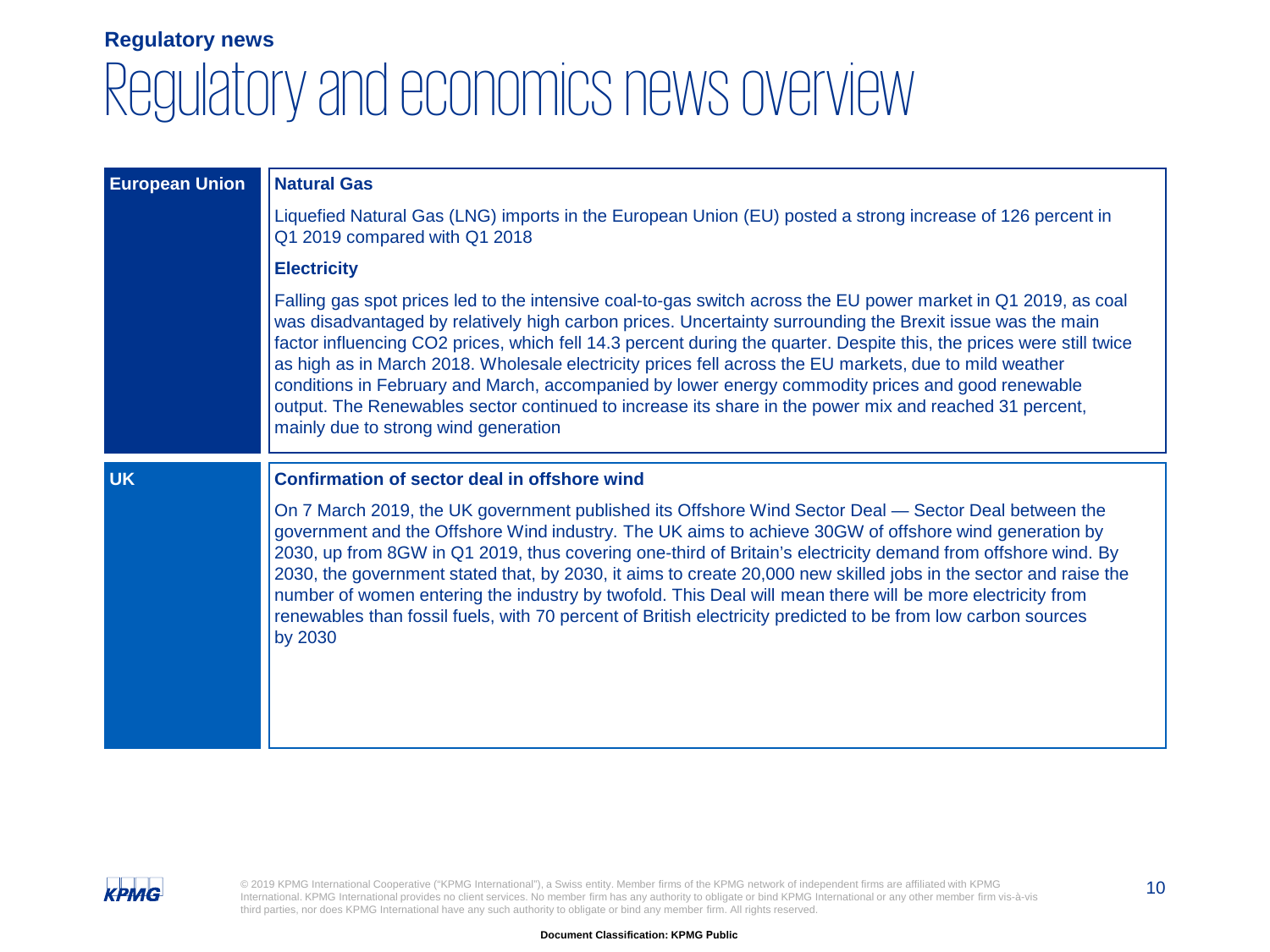### **Regulatory news** Regulatory and economics news overview (cont.)

| <b>Germany</b> | The entry in the coal exit                                                                                                                                                                                                                                                                                                              |  |  |
|----------------|-----------------------------------------------------------------------------------------------------------------------------------------------------------------------------------------------------------------------------------------------------------------------------------------------------------------------------------------|--|--|
|                | The Commission on Growth, Employment and Structural Change has decided to exit from coal, latest by 2038.<br>On 31 January 2019, the commission presented the final report to the Federal Chancellery. The Commission<br>has agreed on EUR40 billion support for the federal states, which are expected to be affected by the coal exit |  |  |
|                | The Federal government passed a regulation for the development of LNG (Liquefied Natural Gas) infrastructure<br>on 27 March 2019                                                                                                                                                                                                        |  |  |
| <b>France</b>  | The project 'Climate Energy' passed as a law by the House of Representatives                                                                                                                                                                                                                                                            |  |  |
|                | The 2019 law reinforces the objectives already in place in the 2015 Energy Transition law, which is the<br>founding regulation for energy and climate. Following are its main objectives to achieve carbon neutrality<br>by 2050:                                                                                                       |  |  |
|                | Reducing the share of fossil fuels: The new target is 40 percent reduction in fossil fuel use by 2030,<br>compared with the former 30 percent target.                                                                                                                                                                                   |  |  |
|                | Eliminating the 'thermal colanders' (buildings with poor energy performance) with a three-phase approach:                                                                                                                                                                                                                               |  |  |
|                | - Developing existing subsidies                                                                                                                                                                                                                                                                                                         |  |  |
|                | - Introducing compulsory improvements by building owners and tenants                                                                                                                                                                                                                                                                    |  |  |
|                | - Implementing binding mechanisms                                                                                                                                                                                                                                                                                                       |  |  |
|                | The reduction of nuclear power share in power production, down to 50 percent by 2035 instead of earlier<br>target of 2025                                                                                                                                                                                                               |  |  |
|                | Better monitoring of energy prices                                                                                                                                                                                                                                                                                                      |  |  |

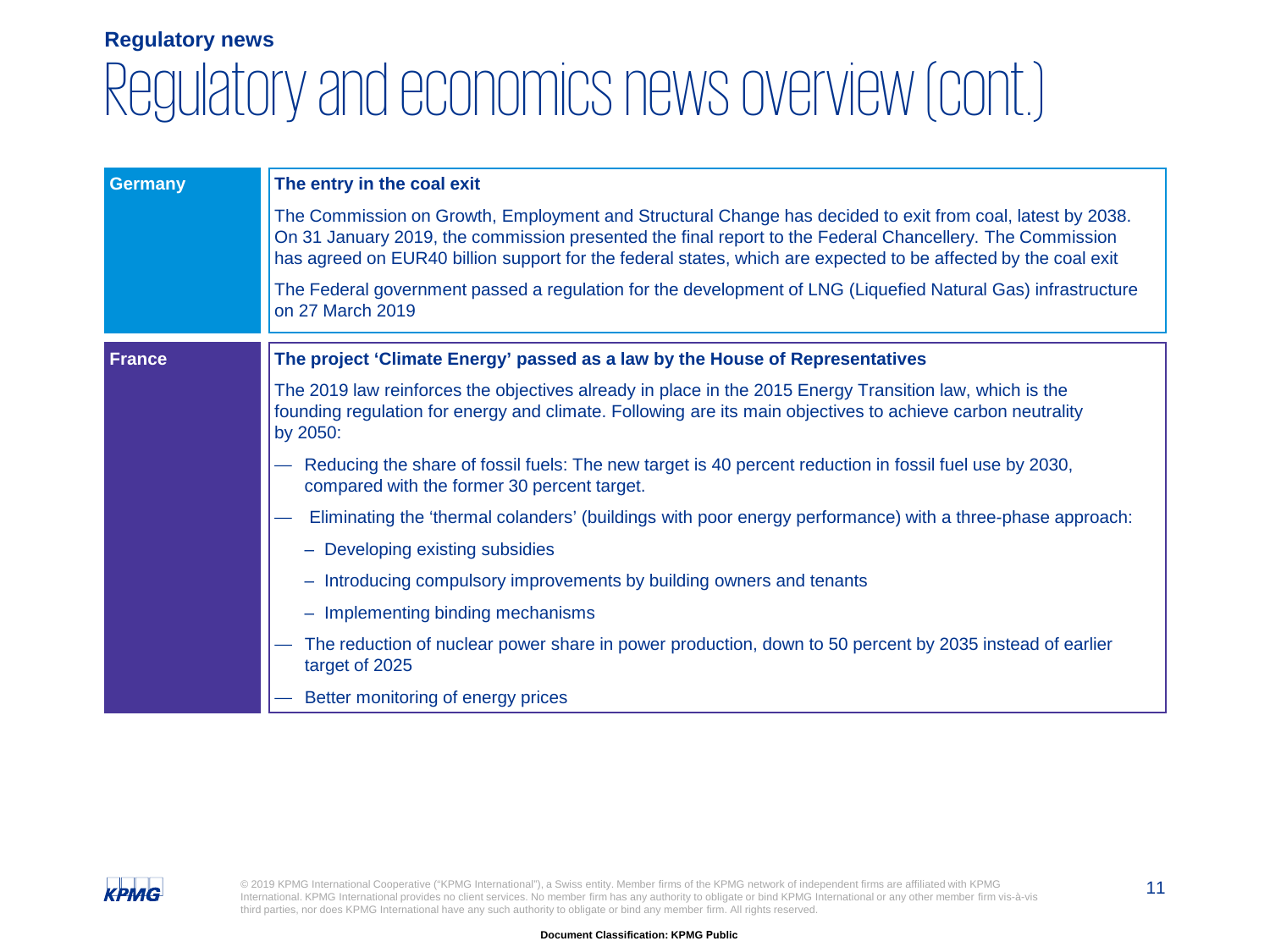### **Regulatory news** Regulatory overview

| <b>Spain</b>           | In January 2019, the Royal Decree Law 18/2019 was approved, which clarifies issues about the request,<br>allocation and trade of free greenhouse gas emission rights for the 2021-30 period                                                                                                                                                      |  |  |
|------------------------|--------------------------------------------------------------------------------------------------------------------------------------------------------------------------------------------------------------------------------------------------------------------------------------------------------------------------------------------------|--|--|
|                        | In February 2019, the Spanish Ministry of Ecological Transition (MITECO) submitted a draft of the NECP<br>(National Energy and Climate Plan) for the 2021-30 period to the European Commission. The NECP sets<br>ambitious targets, aiming for fast energy system transition                                                                     |  |  |
|                        | In March 2019, the government announced that it will restore tax on the production of electricity, 7 percent tax<br>on electricity production, effective from the second quarter of 2019                                                                                                                                                         |  |  |
| <b>Portugal</b>        | The Regulatory Entity for Energy Services (ERSE) approved the directive that defines the reference price<br>methodology of the tariff for the use of natural gas transmission network, the discount to be applied at entry and<br>exit points of storage facilities and the discount to be applied to normalized interruptible capacity products |  |  |
| <b>Italy</b>           | The ARERA (Italian Regulatory Authority for Electricity Gas and Water) announced an update to the<br>guaranteed minimum prices for the electricity produced from renewables for 2019. These prices were raised by<br>1.1 percent, following the rise of the consumer price index by the same percentage                                          |  |  |
| <b>The Netherlands</b> | The Dutch government will close one of its five coal-fired power plants next year, four years earlier than<br>planned, to reach its climate goals. The decision follows a 2018 court order instructing the government to<br>ensure greenhouse gas emissions are reduced from the 1990 levels by at least 25 percent by the end of 2020           |  |  |
|                        | The Dutch government announced a carbon tax for companies. Proposals to fight climate change put forward<br>in recent months will cost the Netherlands about EUR 5.2 billion (US\$6 billion) over the next decade, but will fall<br>short of achieving a 49 percent CO2 emission reduction goal by 2030, the CPB advisory body said              |  |  |

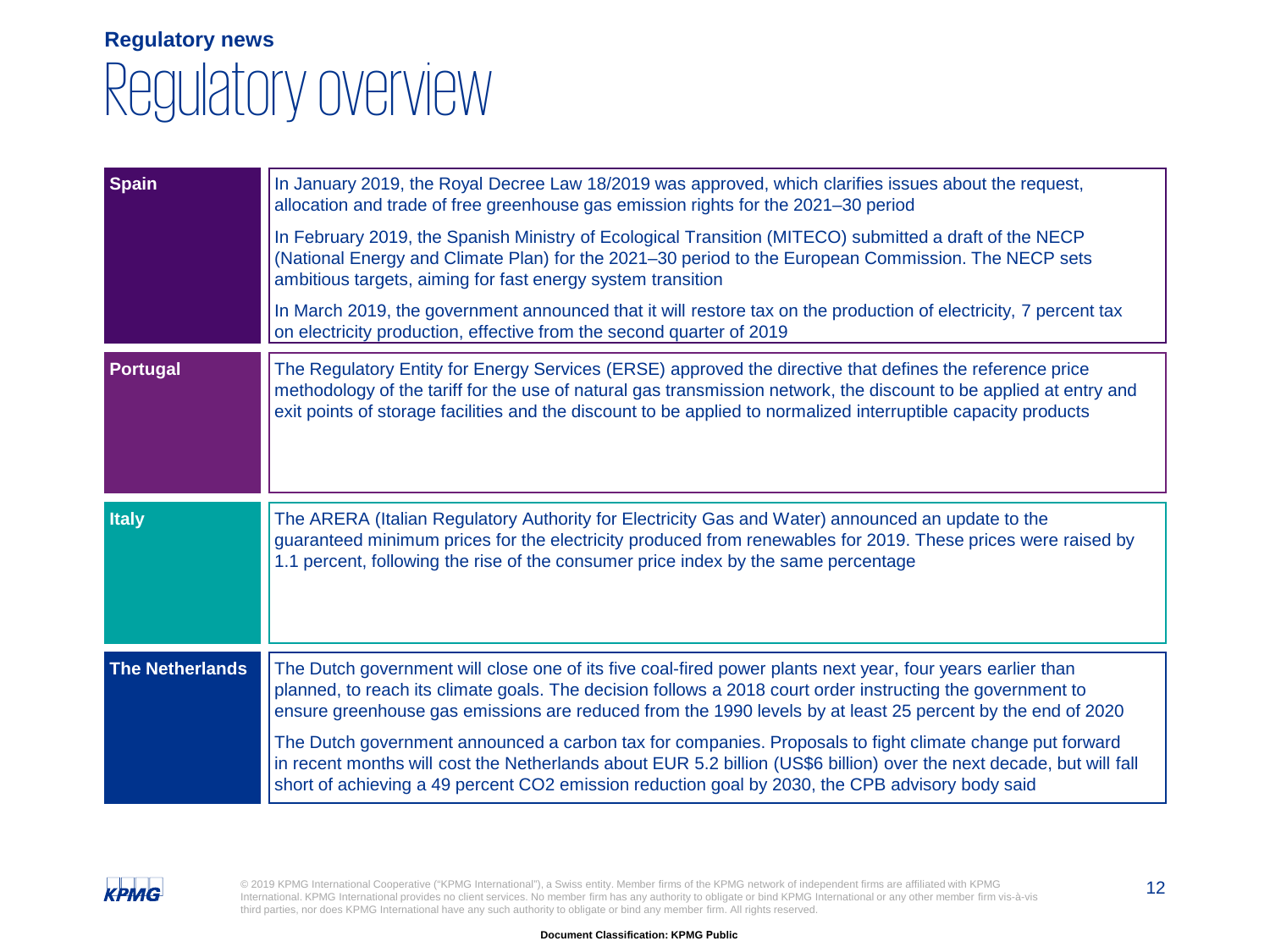| <b>News</b>                                                                                                                                                                                                                                                                                                                                                                                                                                                                                                                                                                                                                                                                                                                                                                                                                                                          |         |  |
|----------------------------------------------------------------------------------------------------------------------------------------------------------------------------------------------------------------------------------------------------------------------------------------------------------------------------------------------------------------------------------------------------------------------------------------------------------------------------------------------------------------------------------------------------------------------------------------------------------------------------------------------------------------------------------------------------------------------------------------------------------------------------------------------------------------------------------------------------------------------|---------|--|
| Higher wholesale costs raise default and pre-payment price caps from April                                                                                                                                                                                                                                                                                                                                                                                                                                                                                                                                                                                                                                                                                                                                                                                           |         |  |
| On 7 February 2019, Ofgem announced that the retail energy price cap, which was introduced on 1 January 2019, would<br>be increased from 1 April 2019. The price cap was raised by GBP117 to GBP1,254 per year, April onward. Ofgem uses a<br>methodology to adjust the level of the price cap twice every year, reflecting its estimates for the costs to supply power and<br>gas to customers over the next six-month period. Analysis conducted by Ofgem suggests that default tariff customers<br>would pay an average GBP75-100 more per year on their energy bills if the price cap had not been put in place                                                                                                                                                                                                                                                  |         |  |
|                                                                                                                                                                                                                                                                                                                                                                                                                                                                                                                                                                                                                                                                                                                                                                                                                                                                      | Link I  |  |
| <b>Confirmation of sector deal in offshore wind</b>                                                                                                                                                                                                                                                                                                                                                                                                                                                                                                                                                                                                                                                                                                                                                                                                                  |         |  |
| On 7 March, the UK government published its long awaited Offshore Wind Sector Deal. The deal reaffirms the UK's aim<br>to achieve 30GW of offshore wind by 2030, up from 8GW in 2019. This would mean about one-third of Britain's electricity<br>would come from offshore wind by 2030. This increase in deployment will be delivered through further auction rounds for<br>'Contracts for Difference' (CfDs), which have helped deliver dramatic reductions in the cost of offshore wind over the past<br>five years. By 2030, the government aims to create 20,000 new skilled jobs in the sector and raise the number of women<br>entering the industry by twofold by 2030. This deal will mean there will be more electricity from renewables than fossil<br>fuels, with 70 percent of electricity in Britain predicted to come from low carbon sources by 2030 |         |  |
|                                                                                                                                                                                                                                                                                                                                                                                                                                                                                                                                                                                                                                                                                                                                                                                                                                                                      | Link II |  |

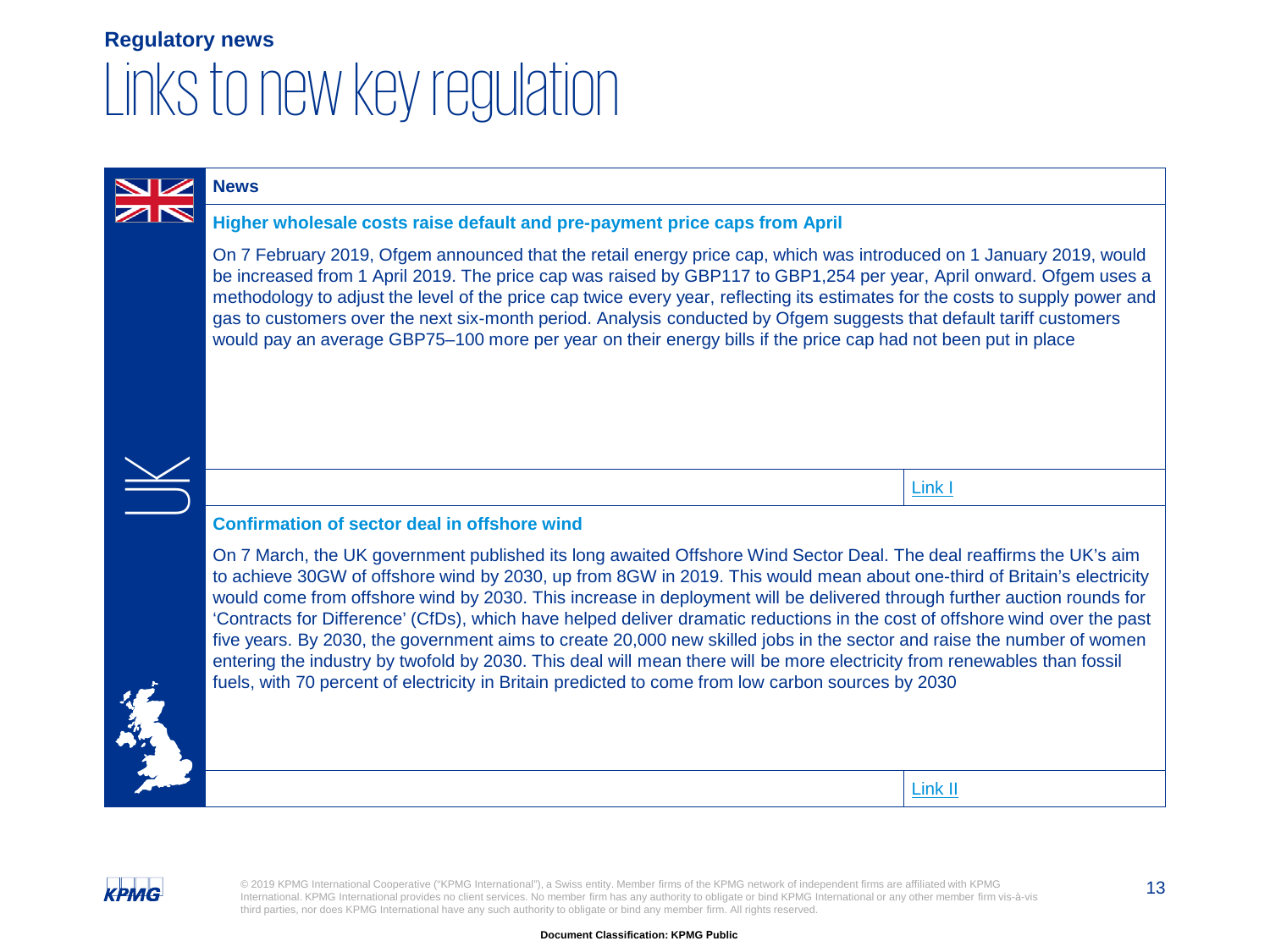$\leq$ **News Final notices for CfD Round 3 published** On 1 May 2019, BEIS issued final statutory notices regarding its third round of Contracts for Difference (CfD) auctions. The overall budget for the round is GBP65 million, for upto 6GW of capacity from technologies including offshore wind, tidal and wave, among others. The auction will commence on 29 May 2019, with applications closing on 18 June 2019. The announcement for auction winners is expected in Q3 2019 [Link III](https://www.gov.uk/government/publications/contracts-for-difference-cfd-allocation-round-3-statutory-notices) **Climate Change Committee's recommendations on the UK moving to 'Net Zero' carbon economy by 2050** On 2 May 2019, the UK's Climate Change Committee published a report recommending the UK to move to a 'Net Zero' carbon economy by 2050. If the government accepts this recommendation, it will involve huge changes across the economy, including power, heat, transport, industry and agriculture; as well as all aspects of society, in terms of what we eat, how we travel and live. The main recommendation is that the UK should set and vigorously pursue an ambitious target to reduce greenhouse gas emissions to 'net-zero' by 2050, ending the UK's contribution to global warming within 30 years. In order to be on track to meet these targets, the UK should legislate them as soon as possible [Link IV](https://www.theccc.org.uk/wp-content/uploads/2019/05/Net-Zero-The-UKs-contribution-to-stopping-global-warming.pdf) **Labour's plans to renationalize energy networks**  On 15 May 2019, the UK Labour Party published details of its plans to renationalize the energy networks. Under Labour's plan, companies that control the UK's GBP62 billion energy infrastructure, including all electricity and gas transmission and distribution, would be taken back into state control soon after a Labour election win. Nationalization of the energy networks forms a central part of Labour's plans to address climate change, with the party arguing that the profits generated from the infrastructure should be invested in the green economy rather than given to shareholders in the form of dividends. Labour also argues that it would deliver better value to the public [Link V](https://www.labour.org.uk/wp-content/uploads/2019/03/Bringing-Energy-Home-2019.pdf)

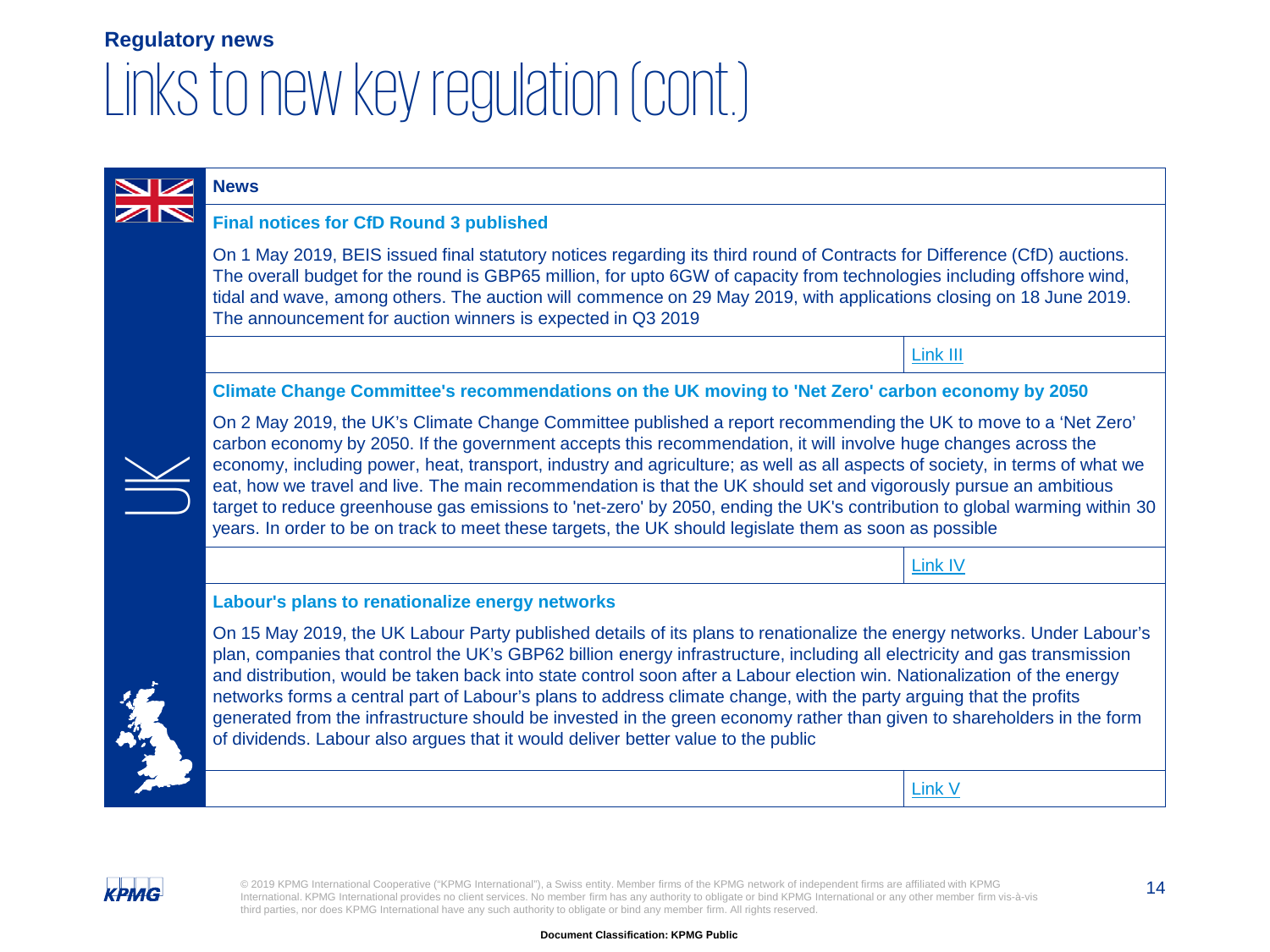|  | <b>News</b>                                                                                                                                                                                                                                                                                                                                                                                                                                                                                                                                  |         |
|--|----------------------------------------------------------------------------------------------------------------------------------------------------------------------------------------------------------------------------------------------------------------------------------------------------------------------------------------------------------------------------------------------------------------------------------------------------------------------------------------------------------------------------------------------|---------|
|  |                                                                                                                                                                                                                                                                                                                                                                                                                                                                                                                                              |         |
|  | The commission on 'Growth, Employment and Structural Change' has decided to exit from coal, latest by 2038.<br>On 31 January 2019, the commission presented the final report to the Federal Chancellery. The commission has agreed<br>on EUR40 billion support for the federal states, which are expected to be affected by the coal exit. The respective federal<br>states will get EUR1.3 billion over 20 years as per the commission's report. The coal exit is one of the most demanding<br>transformation processes of the past decades |         |
|  |                                                                                                                                                                                                                                                                                                                                                                                                                                                                                                                                              | Link I  |
|  | Altmaier: LNG infrastructure for more security of supply and competition                                                                                                                                                                                                                                                                                                                                                                                                                                                                     |         |
|  | The Federal government passed a regulation for the development of LNG (Liquefied Natural Gas) infrastructure on<br>27 March 2019. Thus, the regulatory conditions for LNG will improve in the future, leading to elimination of investment<br>constraints. According to Federal Minister, Altmaier, the use of different supply routes and sources in Germany is crucial<br>for the secure supply of gas                                                                                                                                     |         |
|  |                                                                                                                                                                                                                                                                                                                                                                                                                                                                                                                                              |         |
|  |                                                                                                                                                                                                                                                                                                                                                                                                                                                                                                                                              | Link II |

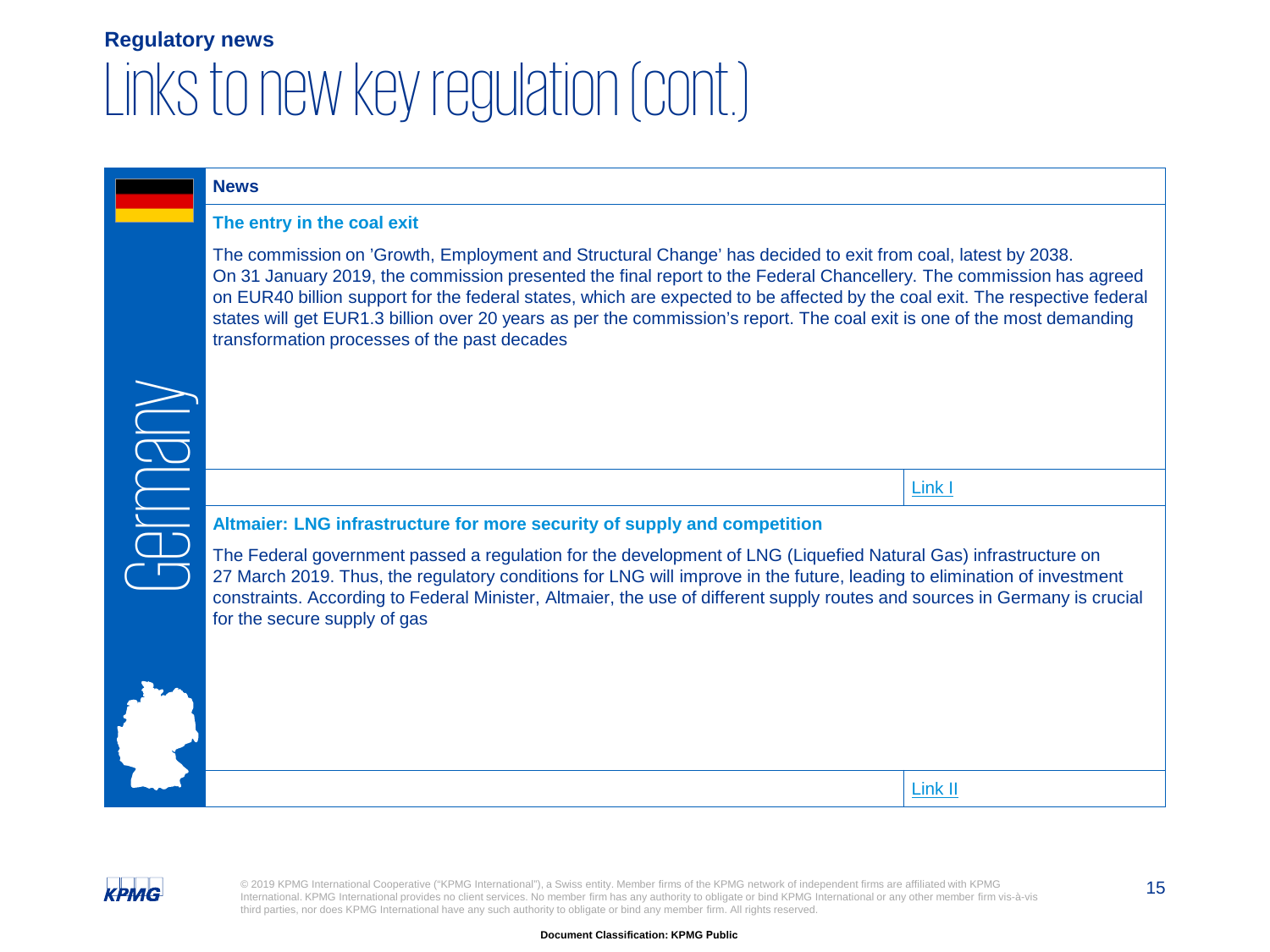|                | <b>News</b> |                                                                                                                                                                                                                                                                                                                                                                                                                                                                                                                                                                                                                                                                      |  |
|----------------|-------------|----------------------------------------------------------------------------------------------------------------------------------------------------------------------------------------------------------------------------------------------------------------------------------------------------------------------------------------------------------------------------------------------------------------------------------------------------------------------------------------------------------------------------------------------------------------------------------------------------------------------------------------------------------------------|--|
|                |             | The project 'Climate Energy' was passed as law on 27 June 2019 by the House of Representatives                                                                                                                                                                                                                                                                                                                                                                                                                                                                                                                                                                       |  |
|                |             | This 2019 law reinforces the objectives already in place in the 2015 Energy Transition law, which is the funding regulation<br>for energy and climate. Its main objective is to achieve carbon neutrality by 2050                                                                                                                                                                                                                                                                                                                                                                                                                                                    |  |
|                |             | 1. Reducing dependence on fossil fuels: The new target is reducing the consumption of fossil fuels to 40 percent by<br>2030, compared with the previous target of 30 percent                                                                                                                                                                                                                                                                                                                                                                                                                                                                                         |  |
|                | 2.          | Eliminating the 'thermal colanders' (buildings with poor energy performance) with a gradual three-phase approach:                                                                                                                                                                                                                                                                                                                                                                                                                                                                                                                                                    |  |
|                |             | - Developing the existing subsidies                                                                                                                                                                                                                                                                                                                                                                                                                                                                                                                                                                                                                                  |  |
|                |             | - Introducing compulsory improvements by building owners and tenants                                                                                                                                                                                                                                                                                                                                                                                                                                                                                                                                                                                                 |  |
| E              |             | - Implementing binding mechanisms                                                                                                                                                                                                                                                                                                                                                                                                                                                                                                                                                                                                                                    |  |
| $\blacksquare$ |             | The reduction of nuclear power share in power production, down to 50 percent by 2035 instead of earlier target of<br>2025, as initially ruled by the previous regulation                                                                                                                                                                                                                                                                                                                                                                                                                                                                                             |  |
|                |             | 4. Better monitoring of energy prices                                                                                                                                                                                                                                                                                                                                                                                                                                                                                                                                                                                                                                |  |
|                |             | The opening of the electricity market for individuals in July 2007 constrained the growth of EDF's (Électricité de France)<br>competing suppliers, due to the quasi-monopoly of EDF in the French electricity production, attributed to its nuclear power<br>plant. The 'ARENH' (Regulated Access to the historical nuclear electricity) became effective in 2010, compelling EDF to<br>sell a share of its nuclear electricity at regulated prices. Therefore, since 2010, the alternative suppliers are receiving<br>benefits owing to the ARENH - 100 terawatt-hours (TWh) per year of electricity, delivered under cost conditions<br>equivalent to those of EDF |  |
|                |             | This 'Climate Energy' law redefines the level of nuclear electricity that EDF can deliver at a regulated cost to other<br>suppliers (100-150 TWh per year) 2020 onward                                                                                                                                                                                                                                                                                                                                                                                                                                                                                               |  |

[Link I](https://www.euro-petrole.com/adoption-du-projet-de-loi-energie-climat-vers-la-neutralite-carbone-en-2050-n-f-18997)

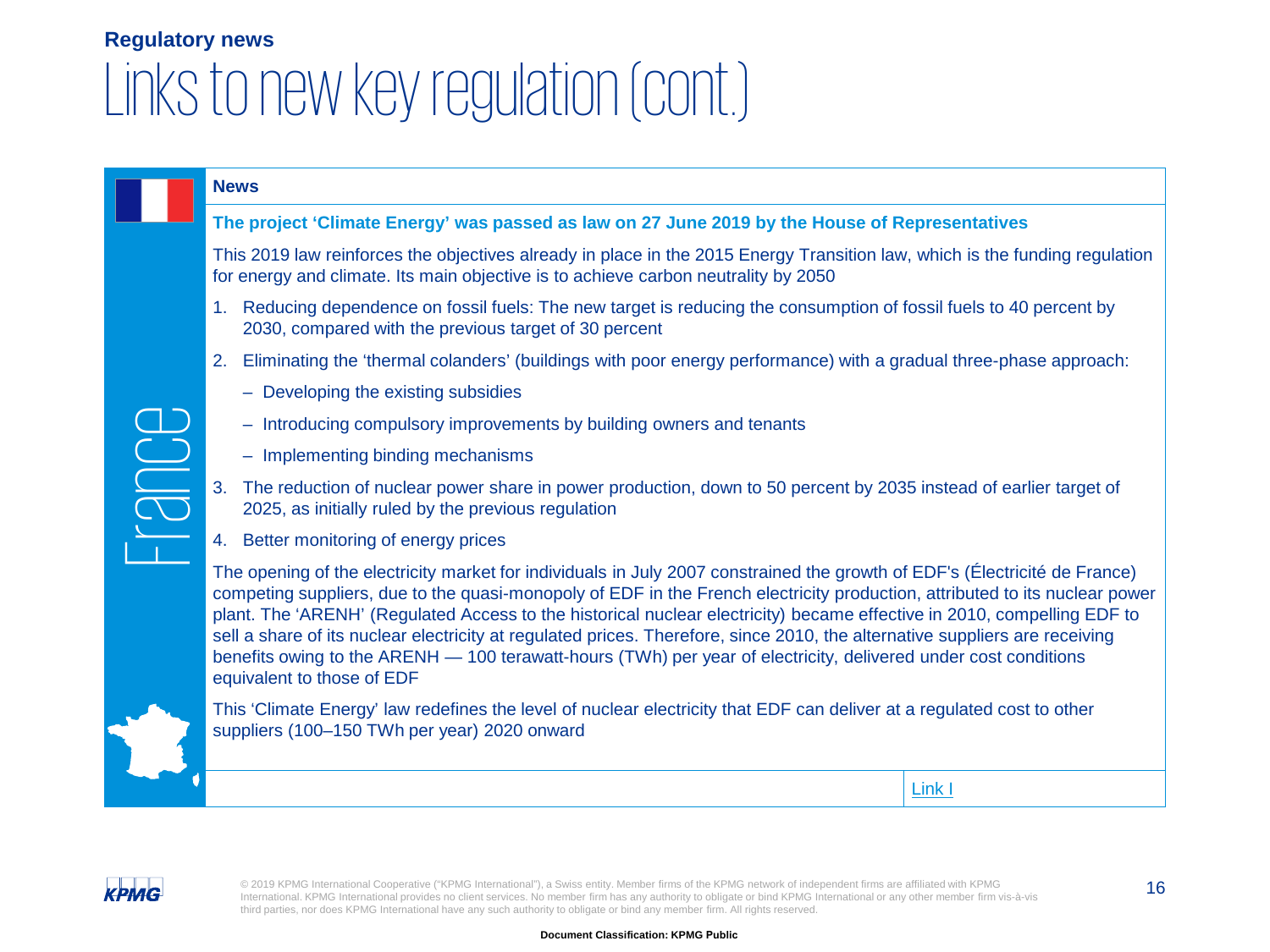|  | <b>News</b>                                                                                                                                                                                                                                                                                        |          |  |
|--|----------------------------------------------------------------------------------------------------------------------------------------------------------------------------------------------------------------------------------------------------------------------------------------------------|----------|--|
|  |                                                                                                                                                                                                                                                                                                    |          |  |
|  | The regulated electricity sales tariffs (TRVEs) are proposed by the historical providers (EDF and other 162 local<br>distribution companies - ELD) and implemented by decree of the ministers in charge of the Economy and Energy, after<br>the approval of the Energy Regulatory Commission (CRE) |          |  |
|  | Since June 1, 2019, the regulated electricity sales tariffs went up by 5.9 percent. After this growth, regulated electricity<br>tariffs are expected to rise further. The Commission for Energy Regulatory (CRE) has proposed an average increase of<br>1.23 percent from 1 August 2019            |          |  |
|  |                                                                                                                                                                                                                                                                                                    |          |  |
|  |                                                                                                                                                                                                                                                                                                    | Link II  |  |
|  |                                                                                                                                                                                                                                                                                                    | Link III |  |
|  | <b>Change in regulated tariffs for sale of Natural gas</b>                                                                                                                                                                                                                                         |          |  |
|  | The regulated natural gas sales tariffs are proposed by the historical providers (ENGIE and 22 local distribution<br>companies — ELD) and fixed by the government, after approval of the Energy Regulatory Commission (CRE)                                                                        |          |  |
|  | The regulated natural gas sales tariffs have declined by 6.8 percent since 1 July 2019                                                                                                                                                                                                             |          |  |
|  |                                                                                                                                                                                                                                                                                                    |          |  |
|  |                                                                                                                                                                                                                                                                                                    |          |  |
|  |                                                                                                                                                                                                                                                                                                    |          |  |
|  |                                                                                                                                                                                                                                                                                                    | Link IV  |  |
|  |                                                                                                                                                                                                                                                                                                    | Link V   |  |

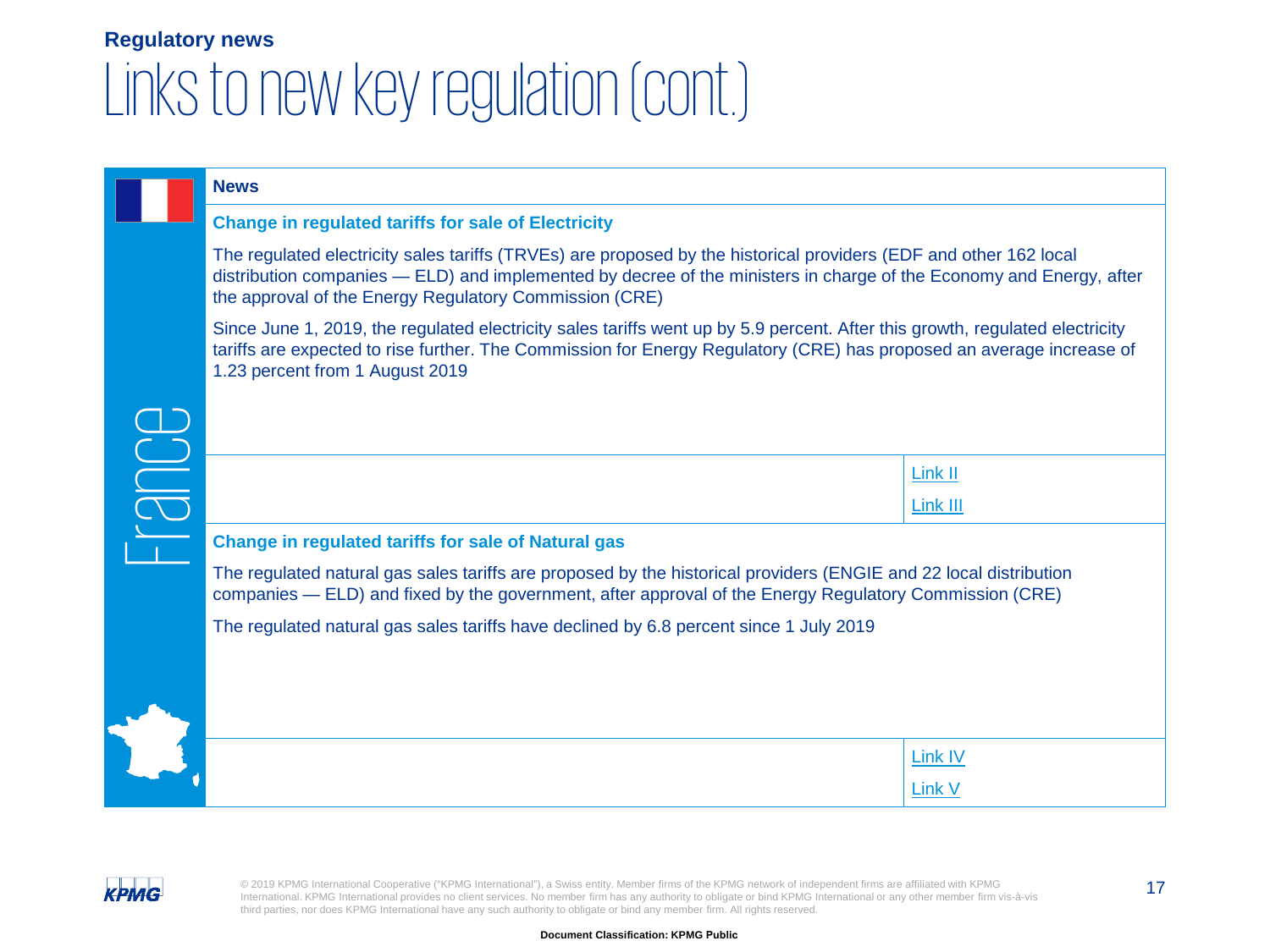| <b>News</b>                                                                                                                                                                                                                                                                                                                                                                                                                                                                                                                                                                                                                              |                |
|------------------------------------------------------------------------------------------------------------------------------------------------------------------------------------------------------------------------------------------------------------------------------------------------------------------------------------------------------------------------------------------------------------------------------------------------------------------------------------------------------------------------------------------------------------------------------------------------------------------------------------------|----------------|
| On 25 January 2019, the Royal Decree Law 18/2019 was approved, which clarifies issues on request, allocation and<br>trade of free greenhouse gas emission rights for the 2021-30 period                                                                                                                                                                                                                                                                                                                                                                                                                                                  |                |
|                                                                                                                                                                                                                                                                                                                                                                                                                                                                                                                                                                                                                                          | Link I         |
| In February 2019, the Spanish Ministry of Ecological Transition (MITECO) submitted a draft of the NECP (National<br>Energy and Climate Plan) for the 2021-30 period to the European Commission. The NECP sets ambitious targets aiming<br>for fast energy system transition: 42 percent RES in final energy, 39.6 percent improvement in energy efficiency and 74<br>percent RES in power generation. This entails the installation of 57GW in new RES by 2030. Moreover, the NECP<br>estimates the need of EUR42 billion of total investments in grid infrastructure, EUR102 billion for RES and EUR86 billion<br>for energy efficiency |                |
|                                                                                                                                                                                                                                                                                                                                                                                                                                                                                                                                                                                                                                          | Link II        |
| On 13 March 2019, the CNMC (National Commission of Markets and Competition), approved the Circular 1/2019, which<br>regulates the mechanism to promote the use of biofuels and other renewable fuels in transport. It expands the certification<br>framework for liquid biofuels to include gaseous biofuels (such as biomethane)                                                                                                                                                                                                                                                                                                        |                |
|                                                                                                                                                                                                                                                                                                                                                                                                                                                                                                                                                                                                                                          | Link III       |
| In March 2019, the government announced that it will restore tax on the production of electricity 7 percent tax on<br>electricity production, effective from the second quarter of 2019                                                                                                                                                                                                                                                                                                                                                                                                                                                  |                |
|                                                                                                                                                                                                                                                                                                                                                                                                                                                                                                                                                                                                                                          | <b>Link IV</b> |

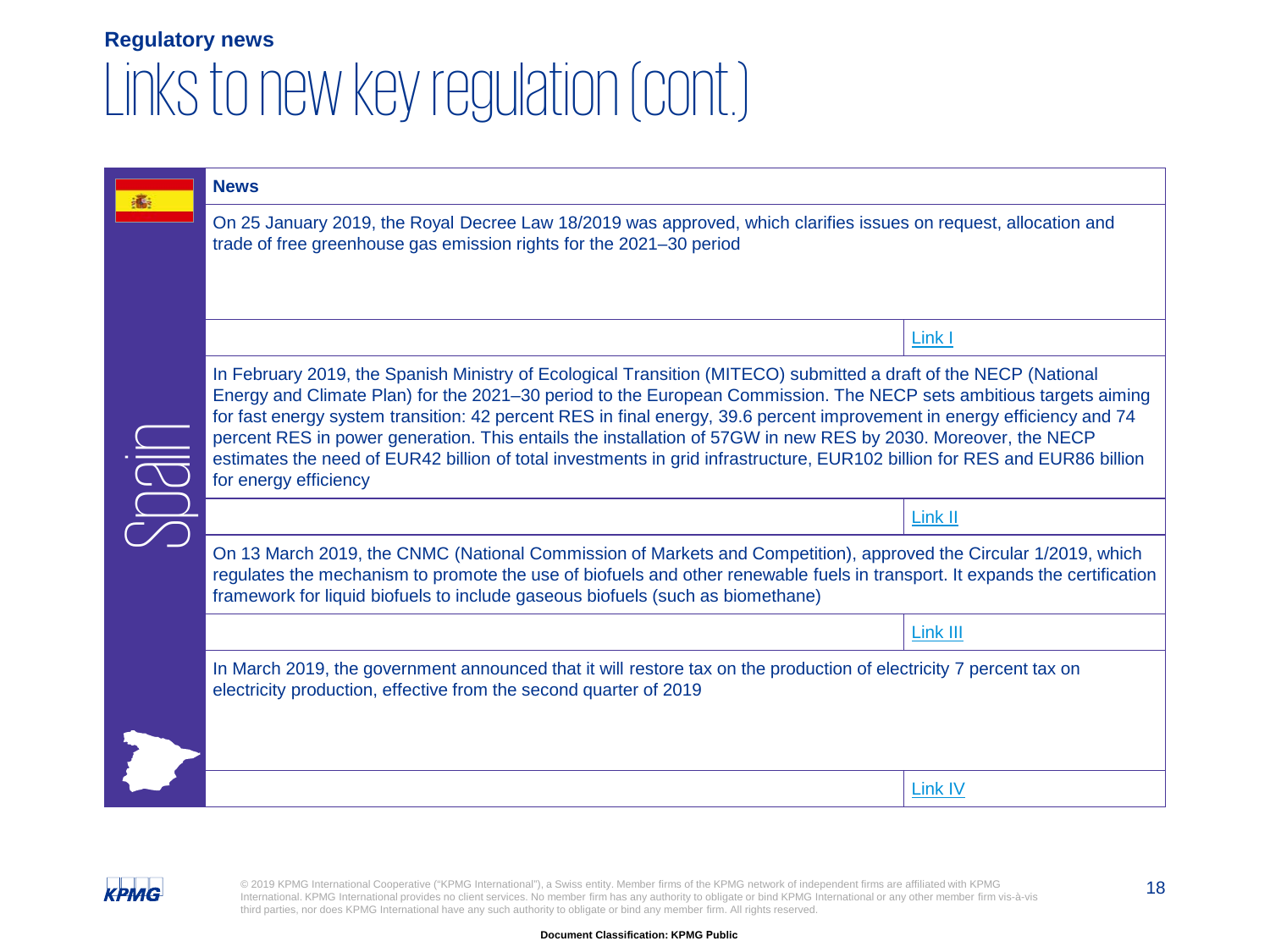| <b>News</b>                                                                                                                                                                                                                                                                                                                                                                                    |          |  |
|------------------------------------------------------------------------------------------------------------------------------------------------------------------------------------------------------------------------------------------------------------------------------------------------------------------------------------------------------------------------------------------------|----------|--|
| The Regulatory Entity for Energy Services (ERSE) approved the directive that defines the reference price methodology of<br>the tariff for the use of natural gas transmission network, the discount to be applied at entry and exit points of storage<br>facilities and also to be applied on normalized interruptible capacity products                                                       |          |  |
|                                                                                                                                                                                                                                                                                                                                                                                                | Link I   |  |
| New ordinance referring to the tariff for installation of over-equipment, states that the consultation charges of ERSE are<br>waived off if the over-equipped electro producer explicitly chooses to apply for a tariff of EUR45/MWh (not accounted from<br>inflation), for a single period of 15 years                                                                                        |          |  |
|                                                                                                                                                                                                                                                                                                                                                                                                | Link II  |  |
| Following the CELE (Comércio Europeu de Licenças de Emissão) Directive, the Portuguese government established that<br>60 percent revenues generated from emission allowance auctions should be allocated to the National Electrical System,<br>to deduct the system's overall usage tariff                                                                                                     |          |  |
|                                                                                                                                                                                                                                                                                                                                                                                                | Link III |  |
| In order to ensure the balance of competition and reduce impact of distortions due to events external to market, the office<br>of the Secretary of State for Energy updated the parameter that adjusts the impact of extra market measures and events<br>registered in the framework of the European Union, affecting the average prices of electricity in the wholesale market<br>in Portugal |          |  |
|                                                                                                                                                                                                                                                                                                                                                                                                | Link IV  |  |
| ERSE (Energy Services Regulatory Authority) approved the consumption, production and self-consumption profiles to be<br>applicable in 2019, and also determined the adoption of the consumption profile in Medium Voltage (MV) and Special Low<br>Voltage (SLV) installations not included in the telemetry system                                                                             |          |  |
|                                                                                                                                                                                                                                                                                                                                                                                                | Link V   |  |

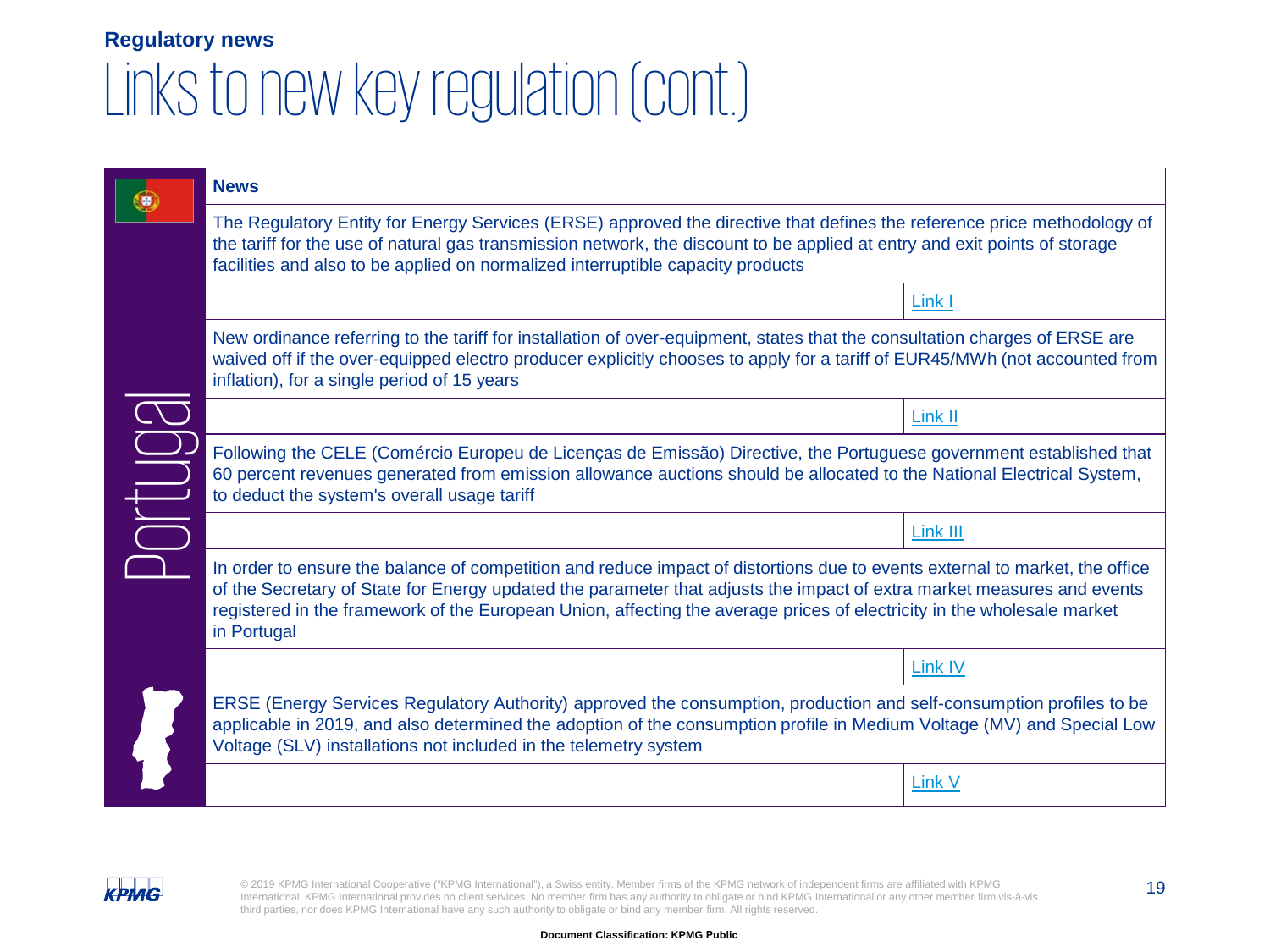| <b>News</b>                                                                                                                                                                                                                                                                                                                                                                                                                                                                                                                                                                 |          |
|-----------------------------------------------------------------------------------------------------------------------------------------------------------------------------------------------------------------------------------------------------------------------------------------------------------------------------------------------------------------------------------------------------------------------------------------------------------------------------------------------------------------------------------------------------------------------------|----------|
| Framework for implementation of a platform for exchange of balancing energy from a replacement reserve<br>With the Resolution 8/2019/R/eel, the ARERA (Italian Regulatory Authority for Electricity Gas and Water) approved the<br>proposal of all TSO performing the reserve replacement process for the implementation of a framework for exchange of<br>balancing energy from a replacement reserves. The implementation process has been entrusted to Terna (Italian TSO)                                                                                               |          |
|                                                                                                                                                                                                                                                                                                                                                                                                                                                                                                                                                                             | Link I   |
| Determination of value of electricity sales price to formulate incentives to replace the green certificates<br>The ARERA, with the resolution16/2019/R/efr, has determined the average cession price of electricity in 2018, for the<br>purpose of quantification of the cession value, for the year 2019. This provision determines, for the purpose of quantifying<br>the value of incentives replacing the 'ex certificati verdi' (green certificates) for the year 2019. This value is set to<br>EUR61.91/MWh (increase of 17 percent compared with the previous value) |          |
|                                                                                                                                                                                                                                                                                                                                                                                                                                                                                                                                                                             | Link II  |
| Update of minimum guaranteed prices for the year 2019<br>The ARERA updated the guaranteed minimum prices for electricity produced from renewables for 2019. These prices<br>were raised by 1.1 percent, following the rise of the Consumer Price Index by the same percentage. The list per source is<br>in the following link                                                                                                                                                                                                                                              |          |
|                                                                                                                                                                                                                                                                                                                                                                                                                                                                                                                                                                             | Link III |
| Tariff regulation criteria for the transport and measurement of natural gas for the regulatory period (2020–23)<br>With the resolution 114/2019/R/gas, the ARERA adopted new parameters for the regulation of LNG transportation and                                                                                                                                                                                                                                                                                                                                        |          |
| measurement, effective within the 2020–23 period. The Italian Authority, with this resolution, implements the Commission<br>Regulation (EU) 2017/460 with regard to the establishment of a network code on harmonized transmission tariff structures<br>for gas                                                                                                                                                                                                                                                                                                             |          |
|                                                                                                                                                                                                                                                                                                                                                                                                                                                                                                                                                                             | Link IV  |

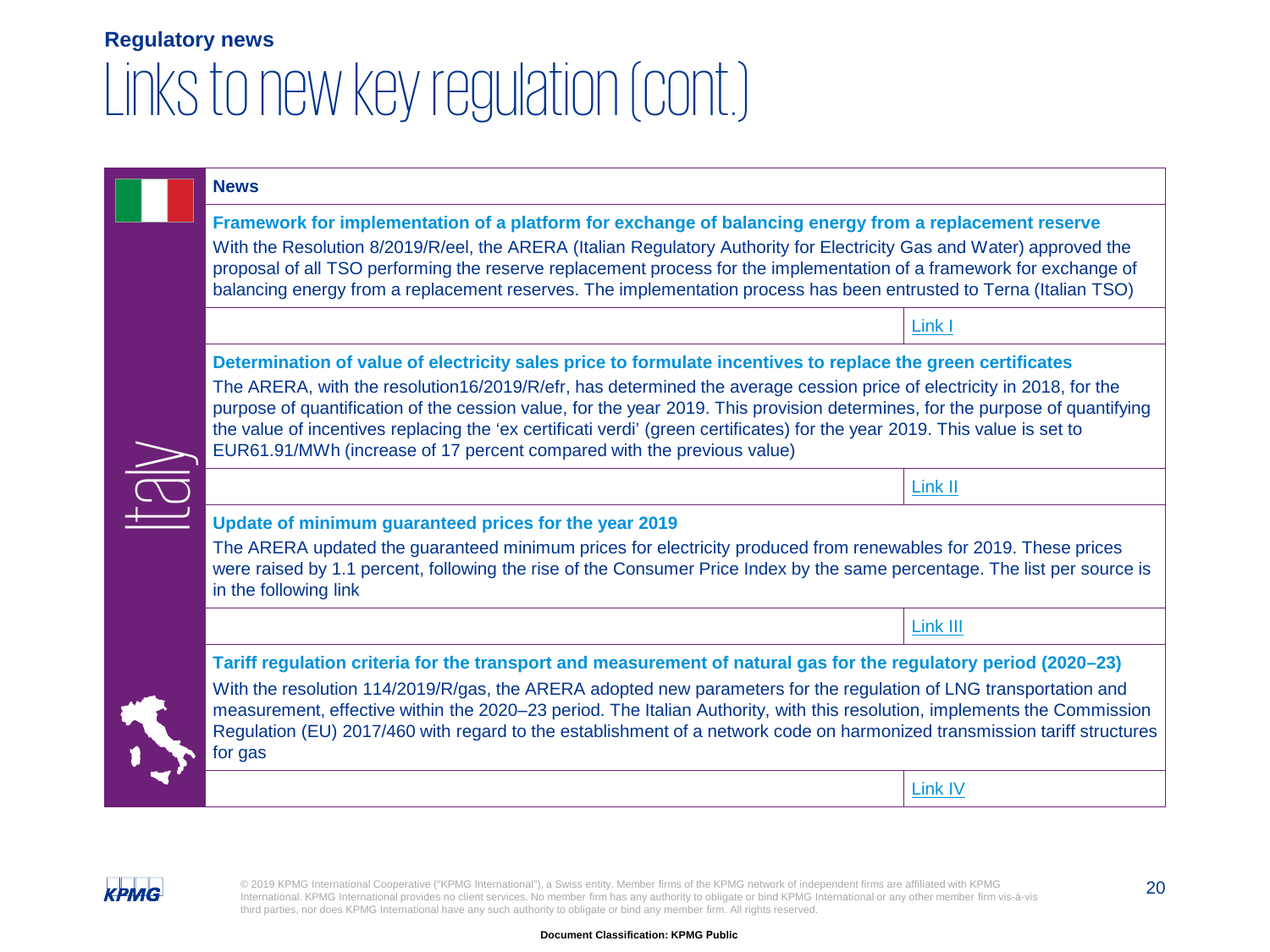|            | <b>News</b>                                                                                                                                                                                                                                                                                                                                                                                                                               |          |
|------------|-------------------------------------------------------------------------------------------------------------------------------------------------------------------------------------------------------------------------------------------------------------------------------------------------------------------------------------------------------------------------------------------------------------------------------------------|----------|
|            | The Dutch government announced plans to direct funds toward the development of geothermal heating projects in the<br>Netherlands, through government-owned Energie Beheer Nederland B.V., a natural gas exploration, production,<br>transportation and sales company                                                                                                                                                                      |          |
|            |                                                                                                                                                                                                                                                                                                                                                                                                                                           | Link I   |
|            | The Dutch government has selected Vattenfall AB as the winning bidder in the country's first zero-subsidy offshore wind<br>tender for sites I and II of the Hollandse Kust Zuid zone. The Swedish state-owned utility announced on Monday that it<br>has secured a permit for a wind power complex of having capacity of 700–750MW in the Dutch territory of the North Sea                                                                |          |
|            |                                                                                                                                                                                                                                                                                                                                                                                                                                           | Link II  |
| Netherland | The Dutch government will close one of the five coal-fired power plants in the Netherlands next year, four years ahead of<br>the original plan, to achieve its climate goals, Dutch broadcaster RTL reported. The decision follows a 2018 court order<br>instructing the government to ensure greenhouse gas emissions are reduced from the 1990 levels by at least 25 percent<br>by the end of 2020                                      |          |
|            |                                                                                                                                                                                                                                                                                                                                                                                                                                           | Link III |
|            | The Dutch government announced a carbon tax for companies after a top advisory body said that the current plans to cut<br>emissions will fall short of targets. Proposals to fight climate change put forward in recent months will cost the<br>Netherlands about EUR5.2 billion (US\$6 billion) over the next decade, but will fall short of achieving a 49 percent CO2<br>emission reduction goal by 2030, the CPB advisory body stated |          |
|            |                                                                                                                                                                                                                                                                                                                                                                                                                                           |          |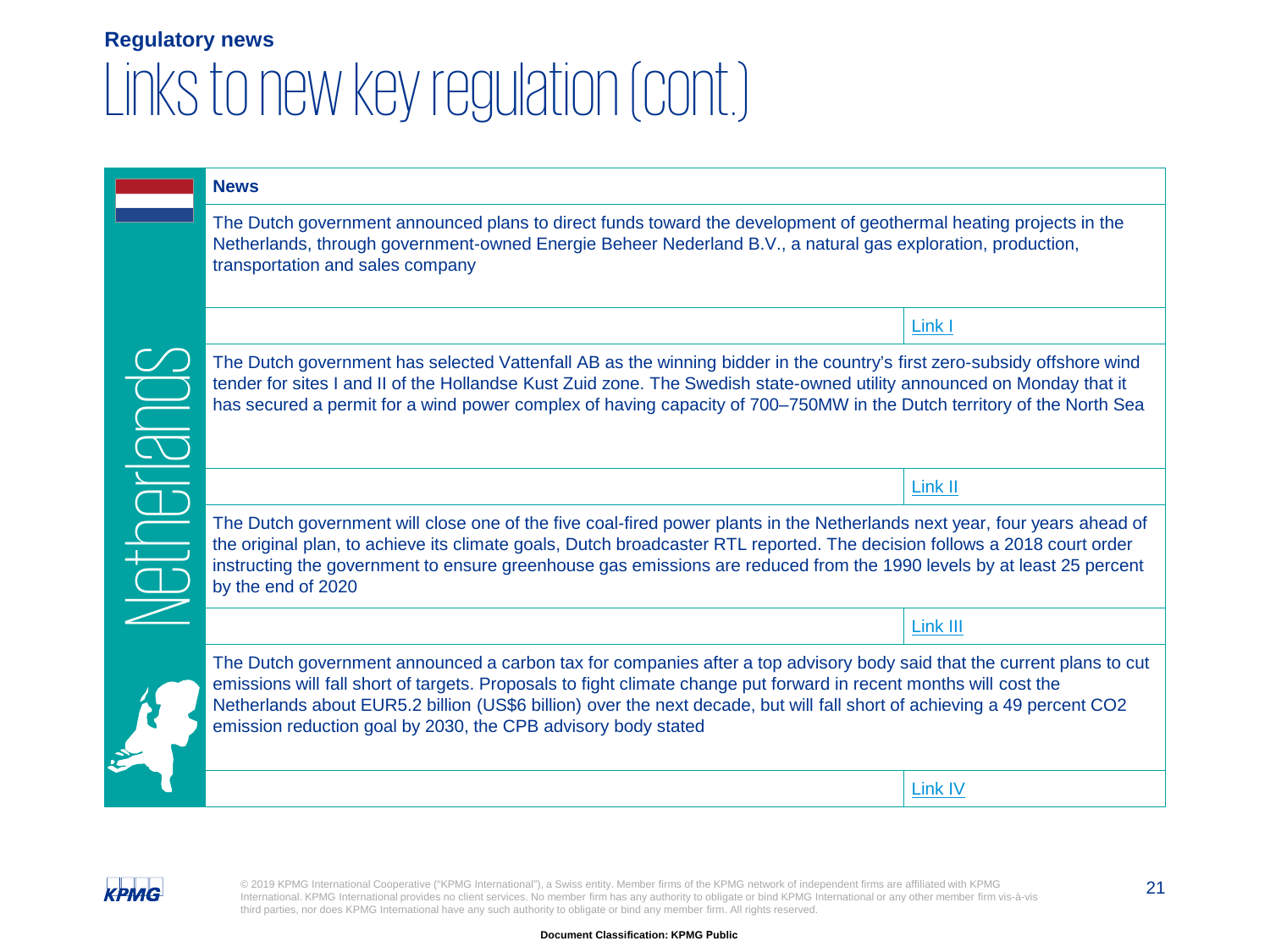### **Capital markets**  Capital markets overview

| <b>Eurostoxx</b><br><b>Utilities</b> | The Eurostoxx Utilities index increased by an average of 8.9 percent q-o-q. The index cumulated 10.2 percent<br>gains in the last 12 months                                                                                                                                                                                                                                          |
|--------------------------------------|--------------------------------------------------------------------------------------------------------------------------------------------------------------------------------------------------------------------------------------------------------------------------------------------------------------------------------------------------------------------------------------|
| <b>Best</b><br>performance           | RWE AG, Enel SpA, Snam SpA, Endesa SA, Iberdrola SA and ENGIE SA registered the best performance in Q1<br>2019, in terms of share price behavior. During this period, 15 of the top 18 European players experienced positive<br>price evolution                                                                                                                                      |
| <b>Valutation levels</b>             | Valuation levels in the sector averaged at 8.5 EV/EBITDA in Q1 2019, 10.4 percent above the previous quarter.<br>Wide differences persist in EBITDA multiples, with RWE Aktiengesellschaft, Fortum Oyj, Naturgy Energy Group,<br>S.A., SSE plc, Energias de Portugal S.A., Snam S.p.A. and National Grid plc receiving the highest valuations,<br>trading at 11x EV/EBITDA and above |
| <b>Net debt ratios</b>               | Net debt ratios averaged at 3.2x EBITDA, 6.7 percent above the figure registered in Q4 2018 (3x EBITDA)                                                                                                                                                                                                                                                                              |
| <b>Credit ratings</b>                | In March 2019, Enagás, S.A. and Centrica Plc observed a downgrade in its S&P's rating to 'BBB+' and 'BBB,'<br>respectively. Red Eléctrica Corporación also observed a downgrade in its Fitch's rating to 'A-'. In February 2019,<br>Enel SpA and Endesa, S.A. observed an upgrade in their Fitch's rating to 'A-'                                                                    |

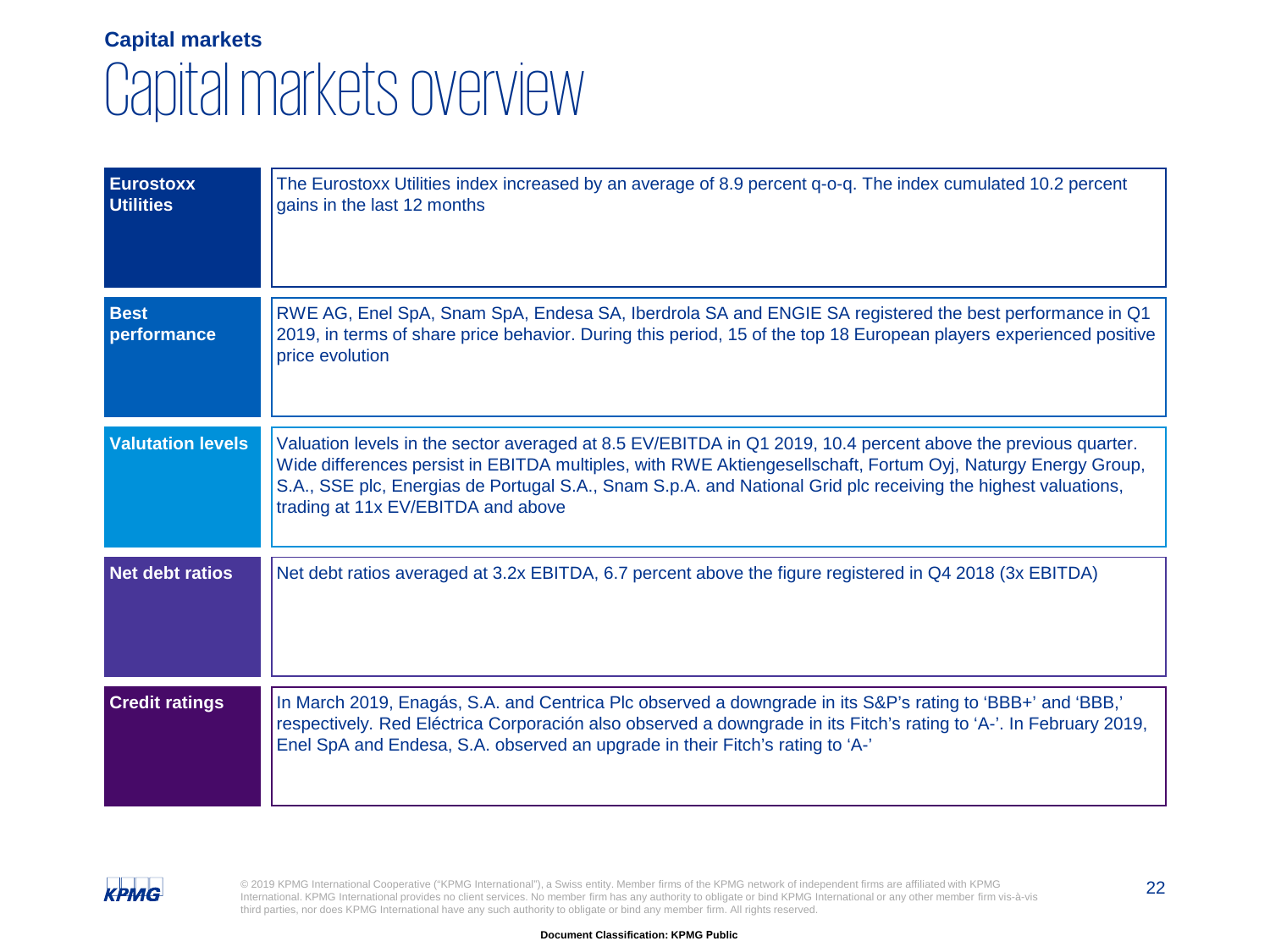### **Capital markets** Share price evolution: Overview

| <b>Company</b>                  | Q <sub>1</sub><br>2017 | Q2<br>2017 | Q <sub>3</sub><br>2017 | Q4<br>2017 | Q <sub>1</sub><br>2018 | Q2<br>2018 | Q3<br>2018 | Q <sub>4</sub><br>2018 | Q <sub>1</sub><br>2019 | Last quarter Last year<br>Q1 2019/<br>Q4 2018 | Q1 2019/<br>Q1 2018 |
|---------------------------------|------------------------|------------|------------------------|------------|------------------------|------------|------------|------------------------|------------------------|-----------------------------------------------|---------------------|
|                                 |                        |            |                        |            |                        |            |            |                        |                        | ▼                                             |                     |
| <b>RWE AG</b>                   | 13.28                  | 17.01      | 19.26                  | 19.98      | 17.44                  | 20.00      | 21.55      | 18.61                  | 21.56                  | 15.89%                                        | 23.61%              |
| <b>Enel SpA</b>                 | 4.10                   | 4.62       | 5.00                   | 5.29       | 4.96                   | 4.96       | 4.59       | 4.61                   | 5.31                   | 15.26%                                        | 6.96%               |
| Snam SpA                        | 3.81                   | 4.11       | 4.03                   | 4.23       | 3.81                   | 3.72       | 3.67       | 3.79                   | 4.24                   | 11.88%                                        | 11.28%              |
| Endesa SA                       | 20.04                  | 21.85      | 20.17                  | 18.92      | 17.69                  | 19.13      | 19.44      | 19.48                  | 21.76                  | 11.73%                                        | 22.98%              |
| <b>Iberdrola SA</b>             | 6.17                   | 6.89       | 6.81                   | 6.62       | 6.25                   | 6.39       | 6.53       | 6.55                   | 7.31                   | 11.53%                                        | 16.96%              |
| <b>ENGIE SA (GDF Suez S.A.)</b> | 11.88                  | 13.48      | 13.93                  | 14.53      | 13.52                  | 13.95      | 13.06      | 12.24                  | 13.58                  | 10.95%                                        | 0.45%               |
| <b>E.ON SE</b>                  | 7.14                   | 7.74       | 9.01                   | 9.79       | 8.67                   | 9.13       | 9.35       | 8.78                   | 9.52                   | 8.45%                                         | 9.86%               |
| Naturgy Energy Group, S.A       | 18.32                  | 21.17      | 20.00                  | 18.63      | 19.17                  | 21.14      | 23.31      | 22.53                  | 23.86                  | 5.88%                                         | 24.48%              |
| Enagás SA                       | 23.43                  | 25.37      | 24.14                  | 24.19      | 22.05                  | 23.80      | 23.99      | 23.91                  | 25.28                  | 5.73%                                         | 14.65%              |
| SSE Plc (*GBP)                  | 15.19                  | 14.71      | 14.27                  | 13.54      | 12.55                  | 13.56      | 12.64      | 11.17                  | 11.74                  | 5.07%                                         | (6.45%)             |
| <b>IEDP</b>                     | 2.84                   | 3.13       | 3.12                   | 2.97       | 2.87                   | 3.28       | 3.39       | 3.09                   | 3.21                   | 3.98%                                         | 11.88%              |
| <b>EDP Renováveis</b>           | 6.13                   | 6.98       | 6.92                   | 6.92       | 7.19                   | 8.14       | 8.74       | 7.89                   | 8.15                   | 3.27%                                         | 13.32%              |
| <b>REE</b>                      | 17.21                  | 19.17      | 18.47                  | 18.39      | 16.84                  | 17.13      | 18.10      | 18.95                  | 19.46                  | 2.69%                                         | 15.60%              |
| National Grid plc (*GBP)        | 9.63                   | 10.74      | 9.52                   | 8.98       | 7.89                   | 8.37       | 8.16       | 8.19                   | 8.37                   | 2.24%                                         | 6.13%               |
| <b>Fortum Ovi</b>               | 14.59                  | 13.84      | 14.88                  | 17.57      | 17.72                  | 19.44      | 21.59      | 19.33                  | 19.56                  | 1.22%                                         | 10.37%              |
| CEZ as (*CZK)                   | 435.62                 | 437.61     | 413.66                 | 477.50     | 510.22                 | 549.44     | 566.89     | 549.60                 | 548.46                 | $(0.21\%)$                                    | 7.50%               |
| Centrica plc (*GBP)             | 2.26                   | 2.04       | 1.98                   | 1.59       | 1.37                   | 1.48       | 1.50       | 1.43                   | 1.30                   | (9.58%)                                       | (5.27%)             |
| <b>EDF</b>                      | 8.85                   | 8.86       | 9.25                   | 10.93      | 10.79                  | 11.65      | 13.49      | 16.59                  | 13.47                  | (18.79%)                                      | 24.90%              |
| <b>Eurostoxx Utilities</b>      | 244.04                 | 273.03     | 282.12                 | 291.95     | 272.82                 | 283.24     | 282.83     | 276.10                 | 300.77                 | 8.94%                                         | 10.25%              |

Source: S&P Capital IQ, 2019

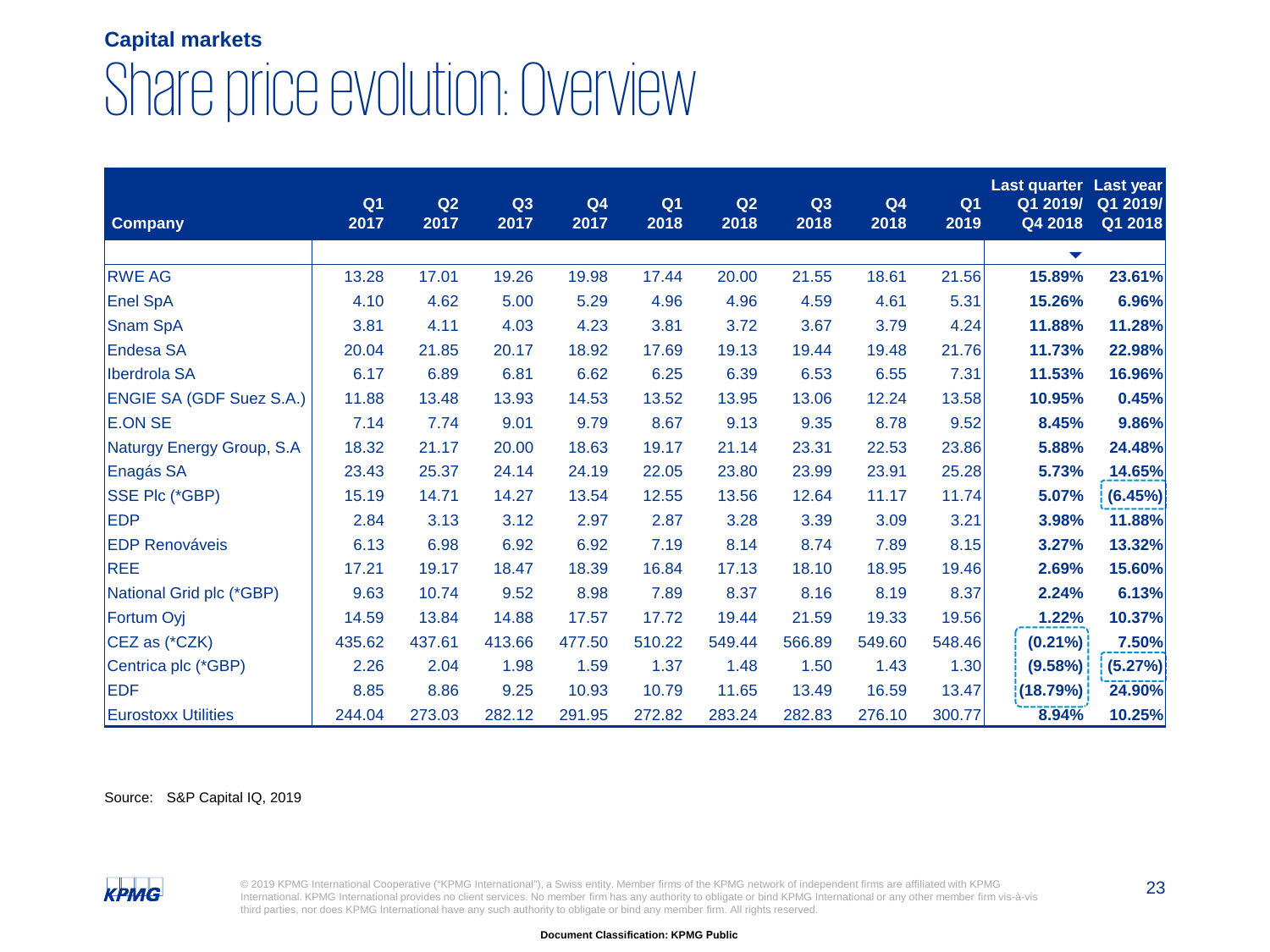#### **Capital markets** Share price evolution: Individual stocks





#### Source: S&P Capital IQ, 2019



© 2019 KPMG International Cooperative ("KPMG International"), a Swiss entity. Member firms of the KPMG network of independent firms are affiliated with KPMG<br>International. KPMG International provides no client services. No third parties, nor does KPMG International have any such authority to obligate or bind any member firm. All rights reserved.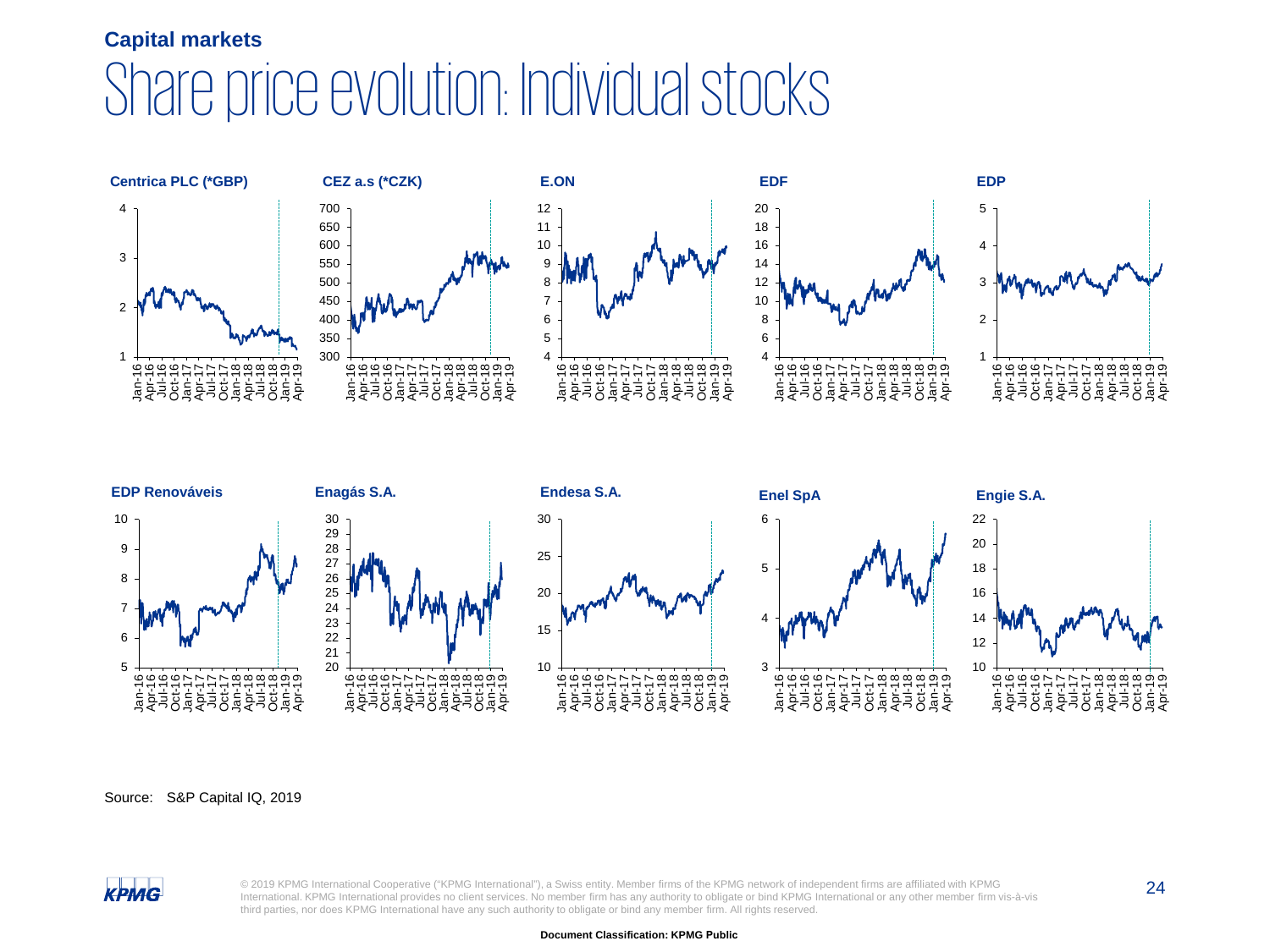#### **Capital markets** Share price evolution: Individual stocks (cont.)







#### Source: S&P Capital IQ, 2019



© 2019 KPMG International Cooperative ("KPMG International"), a Swiss entity. Member firms of the KPMG network of independent firms are affiliated with KPMG International. KPMG International provides no client services. No member firm has any authority to obligate or bind KPMG International or any other member firm vis-à-vis third parties, nor does KPMG International have any such authority to obligate or bind any member firm. All rights reserved.

**Document Classification: KPMG Public**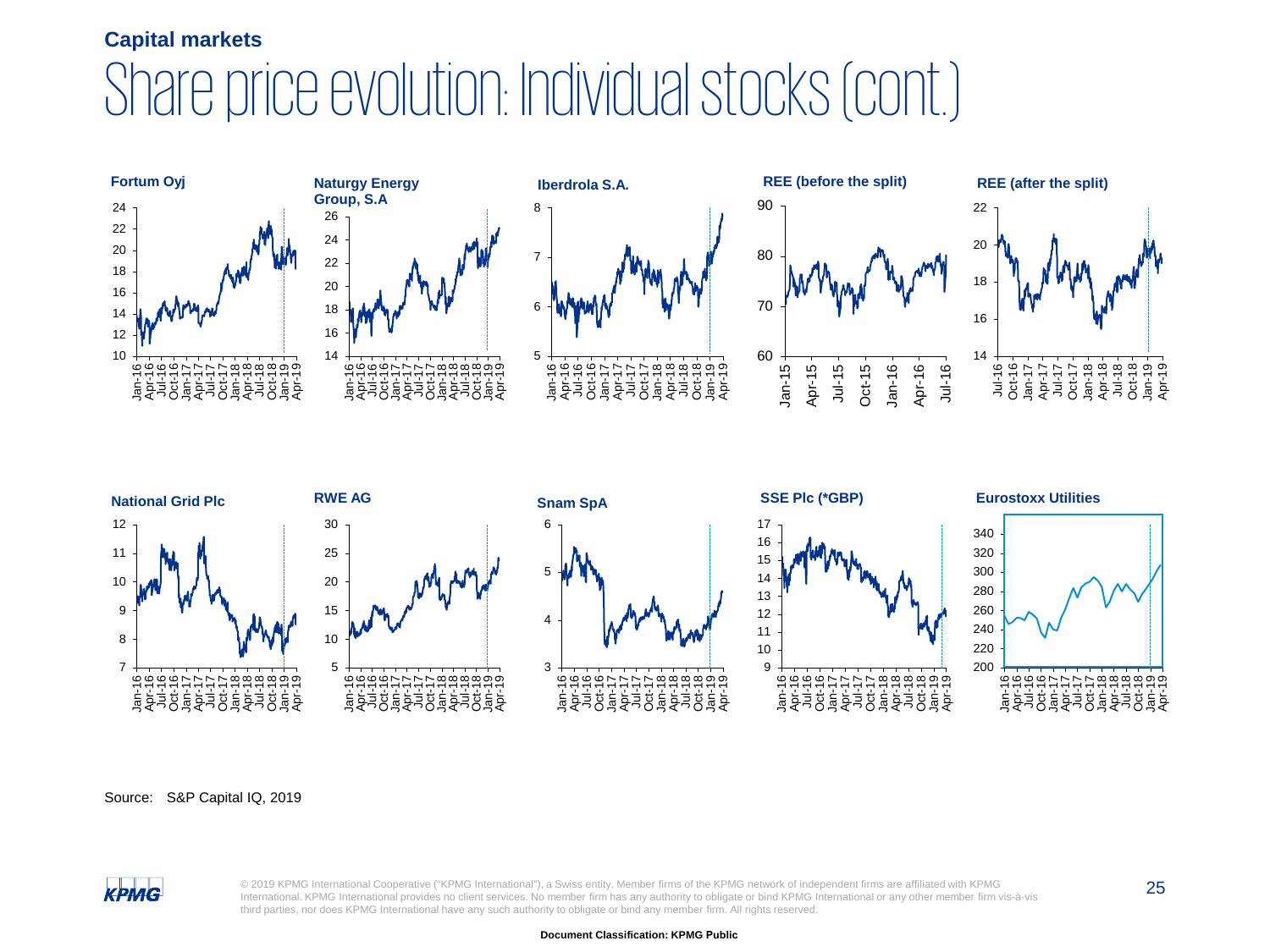### **Capital markets**  Relative valuation per company

|                                                      | <b>TEV/EBITDA (LTM)</b><br>(as of 31 March) | (a)TEV (EUR million)<br>(as of 31 March) | <b>Market Capitalization</b><br>(EUR million)<br>(as of 31 March) |
|------------------------------------------------------|---------------------------------------------|------------------------------------------|-------------------------------------------------------------------|
| <b>RWE Aktiengesellschaft (DB:RWE)</b>               | 16.6x                                       | 14,842.0                                 | 14,629.0                                                          |
| <b>Fortum Oyj (HLSE:FORTUM)</b>                      | 14.3x                                       | 21,910.6                                 | 16,193.6                                                          |
| Naturgy Energy Group, S.A. (BME:NTGY)                | 14.0x                                       | 43,507.3                                 | 24,845.3                                                          |
| <b>SSE plc (LSE:SSE)</b>                             | 13.5x                                       | 24,567.4                                 | 13,916.1                                                          |
| <b>EDP</b> - Energias de Portugal, S.A. (ENXTLS:EDP) | 12.9x                                       | 31,625.3                                 | 12,739.9                                                          |
| Snam S.p.A. (BIT:SRG)                                | 12.8x                                       | 26,694.6                                 | 15,114.6                                                          |
| <b>National Grid plc (LSE:NG.)</b>                   | 11.8x                                       | 63,282.4                                 | 32,839.5                                                          |
| Enagás, S.A. (BME:ENG)                               | 10.7x                                       | 10,936.5                                 | 6,184.8                                                           |
| <b>EDP Renováveis, S.A. (ENXTLS:EDPR)</b>            | 10.4x                                       | 12,689.9                                 | 7,414.6                                                           |
| Iberdrola, S.A. (BME:IBE)                            | 10.0x                                       | 89,363.1                                 | 49,744.3                                                          |
| Red Eléctrica Corporación, S.A. (BME:REE)            | 9.8x                                        | 15,032.7                                 | 10,257.8                                                          |
| Endesa, S.A. (BME:ELE)                               | 8.8x                                        | 29,946.0                                 | 24,076.0                                                          |
| CEZ, a. s. (SEP:CEZ)                                 | 8.5x                                        | 17,240.5                                 | 11,186.4                                                          |
| <b>Enel SpA (BIT:ENEL)</b>                           | 7.9x                                        | 123,229.7                                | 57,990.7                                                          |
| <b>E.ON SE (DB:EOAN)</b>                             | 6.5x                                        | 29,474.3                                 | 21,526.3                                                          |
| <b>ENGIE SA (ENXTPA:ENGI)</b>                        | 5.6x                                        | 50,160.3                                 | 32,023.3                                                          |
| Electricité de France S.A. (ENXTPA:EDF)              | 5.2x                                        | 73,480.6                                 | 36,649.6                                                          |
| Centrica plc (LSE:CNA)                               | 4.1x                                        | 12,134.8                                 | 7,357.1                                                           |
|                                                      | <b>Weighted average: 8.5</b>                | 690,118.00                               | 394,688.90                                                        |

Note: (a) Total Enterprise Value as of 31 March 2019, TEV = market capitalization + interest-bearing debt + preferred stock – excess cash Source: S&P Capital IQ, 2019

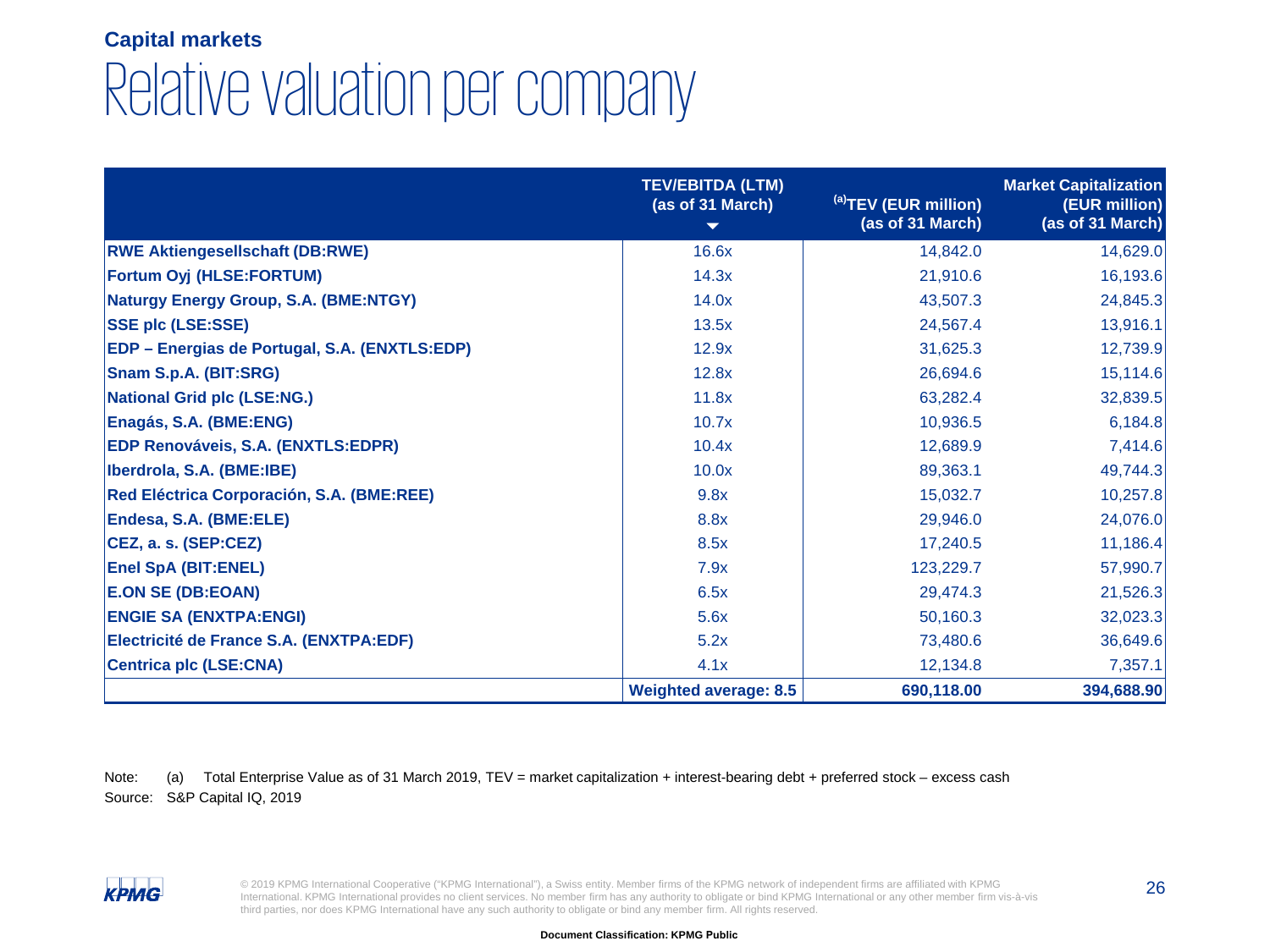### **Capital markets**  Leverage and credit ratings

|                                           | <b>LTM Net</b><br><b>Debt/EBITDA</b><br>$\blacktriangledown$ | <b>S&amp;P</b><br><b>Rating</b> | Date <sup>(a)</sup> | Moody's<br><b>Rating</b> | Date <sup>(a)</sup> | <b>Fitch</b><br><b>Rating</b> | Date(a)     |
|-------------------------------------------|--------------------------------------------------------------|---------------------------------|---------------------|--------------------------|---------------------|-------------------------------|-------------|
| Energias de Portugal, S.A. (ENXTLS:EDP)   | 6.1                                                          | BBB-                            | 15-Apr-19           | Baa3                     | $1-Apr-19$          | BBB-                          | 12-Feb-19   |
| <b>National Grid plc (LSE:NG.)</b>        | 5.6                                                          | BBB+                            |                     | Baa1                     |                     | BBB+                          |             |
| <b>SSE plc (LSE:SSE)</b>                  | 5.5                                                          | BBB+                            | 20-Dec-18           | Baa1                     | 20-Dec-18           | BBB+                          | $6$ -Mar-19 |
| Snam S.p.A. (BIT:SRG)                     | 5.4                                                          | BBB+                            | 31-Dec-18           | Baa2                     | 31-Dec-18           | BBB+                          | 31-Dec-18   |
| Naturgy Energy Group, S.A. (BME:NTGY)     | 4.8                                                          | <b>NA</b>                       |                     | Baa2                     | 29-Mar-19           | <b>NA</b>                     |             |
| Enagás, S.A. (BME:ENG)                    | 4.1                                                          | BBB+                            | 13-Mar-19           | Baa1                     | $2-Apr-19$          | $A -$                         | 12-Mar-19   |
| Iberdrola, S.A. (BME:IBE)                 | 3.9                                                          | BBB+                            | 30-Apr-19           | Baa1                     | 5-Feb-19            | BBB+                          | 31-Dec-18   |
| Red Eléctrica Corporación, S.A. (BME:REE) | 3.3                                                          | $A-$                            |                     | Baa1                     | $2-Apr-19$          | A- i                          | 8-Apr-19    |
| Fortum Oyj (HLSE:FORTUM)                  | 3.3                                                          | <b>BBB</b>                      | 23-Apr-19           | Baa2                     | $2-Apr-19$          | <b>BBB</b>                    | 31-Dec-18   |
| <b>EDP Renováveis, S.A. (ENXTLS:EDPR)</b> | 3.0                                                          |                                 |                     |                          |                     |                               |             |
| <b>Enel SpA (BIT:ENEL)</b>                | 2.8                                                          | BBB+                            |                     | Baa2                     |                     | $A-1$                         | 11-Feb-19   |
| Electricité de France S.A. (ENXTPA:EDF)   | 2.0                                                          | $A-$                            | 26-Feb-19           | A <sub>3</sub>           | 29-Mar-19           | A-                            | 31-Dec-18   |
| Endesa, S.A. (BME:ELE)                    | 1.7                                                          | BBB+                            | 6-Dec-17            | Baa2                     | 29-Mar-19           | A-                            | 11-Feb-19   |
| <b>E.ON SE (DB:EOAN)</b>                  | 1.7                                                          | <b>BBB</b>                      | 31-Dec-18           | Baa2                     | $2-Apr-19$          | <b>NA</b>                     |             |
| CEZ, a. s. (SEP:CEZ)                      | 1.6                                                          | $A-$                            | 23-Nov-18           | Baa1                     | $2-Apr-19$          | $A -$                         | 27-Feb-19   |
| <b>ENGIE SA (ENXTPA:ENGI)</b>             | 1.4                                                          | $A-$                            | 27-Jul-18           | A <sub>2</sub>           | $17 - Jan-19$       | A                             | 17-Aug-18   |
| Centrica plc (LSE:CNA)                    | 1.3                                                          | <b>BBB</b>                      | $2-Apr-19$          | Baa1                     | $2-Apr-19$          | <b>NA</b>                     |             |
| <b>RWE Aktiengesellschaft (DB:RWE)</b>    | (0.7)                                                        | <b>NA</b>                       |                     | Baa3                     | $2-Apr-19$          | <b>BBB</b>                    | 31-Dec-18   |
| <b>Average:</b>                           | 3.2                                                          | <b>Mode: BBB</b>                |                     | Baa1                     |                     | $A -$                         |             |

Quarterly rating variation: Upgrade Unchanged Downgrade

Note: (a) The date of publication of latest report (company release, market/industry/peer report) from which the rating has been sourced. Source: S&P Capital IQ/Moody's/Fitch, 2019

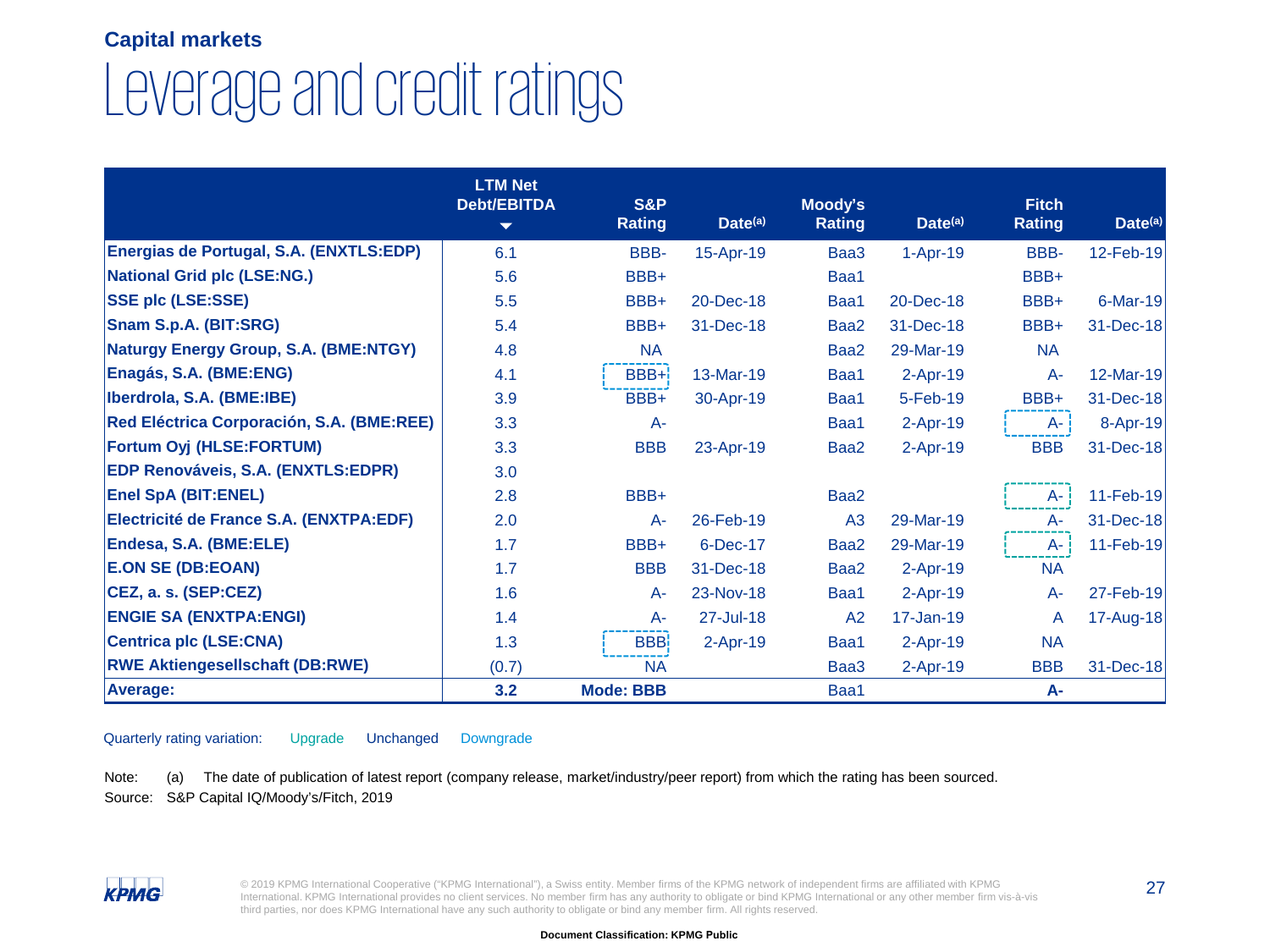### **M&A** Global M&A overview

| <b>Main trends</b>          | The biggest deals during Q1 2019, comprised companies mostly from the US and China. Total value of the top 15<br>deals amounted to EUR20.74 billion. Most of the deals involved companies having operations in Renewables and New<br>Energies like wind, solar and hydro power plants                                                                                                                        |
|-----------------------------|--------------------------------------------------------------------------------------------------------------------------------------------------------------------------------------------------------------------------------------------------------------------------------------------------------------------------------------------------------------------------------------------------------------|
|                             | Top deals constituted mostly power generation and distribution companies with the objective of improving business<br>operations through expansion, portfolio diversification, capacity enhancement, R&D and cost control. Some deals<br>focused on strategies to achieve the climate protection targets through energy transition toward renewables, while<br>simultaneously generating steady cash flow     |
| <b>Main</b><br>transactions | Hanergy Mobile Energy Holding Group, the Chinese thin film solar products manufacturer, has agreed to privatize<br>Hanergy Thin Film Power Group, using share replacement instead of cash scheme. The HKEX listed affiliate is<br>engaged in thin film solar products                                                                                                                                        |
|                             | China Power International Holding, operating through its subsidiary, China Power International Development Limited,<br>has agreed to privatize, China Power Clean Energy Development Co Ltd, its 28.07 percent owned listed affiliate<br>engaged in development, construction and operating of clean energy power plants                                                                                     |
|                             | A consortium of Commerz Real AG, wpd invest GmbH, KGAL GmbH & Co. KG and Ingka Holding B.V., has acquired<br>approximately 80 percent stake in Veja Mate Offshore Project GmbH, a Germany-based 402 MW offshore wind farm<br>located in the North Sea. The acquisition will support Commerz Real to achieve the 2020 target of - renewable<br>energy production exceeding the energy consumption             |
|                             | ENMAX Corporation, a Canada-based company engaged in the provision of electricity, natural gas and<br>telecommunications services, has signed a definitive agreement to acquire Emera Maine from Emera Inc., a US-based<br>company that provides electric delivery services. The acquisition is part of ENMAX's strategy to grow through the<br>expansion of its regulated utility business in North America |
|                             | Total Eren, a France-based company engaged in developing and operating wind, solar and hydro power plants and a<br>subsidiary of Total S.A., has agreed to acquire NovEnergia II, a Luxembourg-based renewable energy assets operator,<br>for an estimated consideration of EUR600 million. The transaction will enable Total Eren to strengthen its presence<br>in Europe                                   |

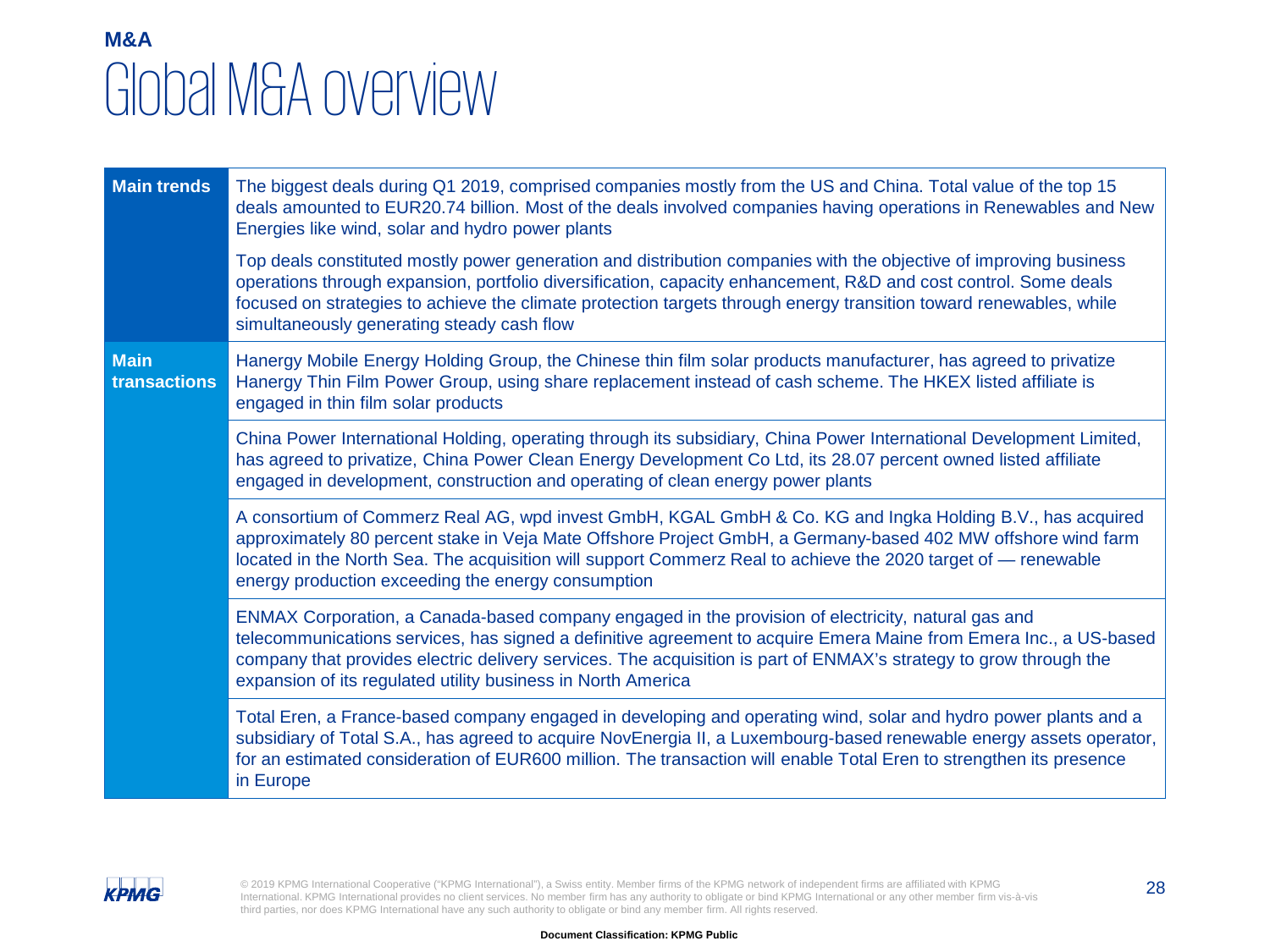### **M&A** Top 15 M&A operations in Q1 2019, by deal value

| <b>Date</b>      | <b>Target company</b>                                                                  | <b>Target description</b>                                                                                                                                                                      | <b>Target</b><br>country          | <b>Bidder</b><br>company                                                                                  | <b>Bidder</b><br>country                             | <b>Seller</b><br>company                                                    | <b>Deal value</b><br>EUR(m) |
|------------------|----------------------------------------------------------------------------------------|------------------------------------------------------------------------------------------------------------------------------------------------------------------------------------------------|-----------------------------------|-----------------------------------------------------------------------------------------------------------|------------------------------------------------------|-----------------------------------------------------------------------------|-----------------------------|
| 26 February 2019 | <b>Hanergy Thin Film</b><br><b>Power Group Limited</b><br>(32.49% Stake)               | Hong Kong-based HKEx-listed<br>company engaged in manufacturing<br>of equipment and turnkey production<br>lines for manufacturing of silicon-<br>based thin film solar photovoltaic<br>modules | China                             | <b>Hanergy Mobile</b><br><b>Energy Holding</b><br><b>Group Limited</b>                                    | China                                                | <b>NA</b>                                                                   | 6000.0                      |
| 03 March 2019    | <b>China Power Clean</b><br><b>Energy Development</b><br>Co. Limited (73.58%<br>Stake) | Hong Kong-based HKEx-listed<br>company that develops, constructs,<br>owns, operates, and manages clean<br>energy power plants                                                                  | China                             | <b>China Power</b><br>International<br><b>Holding Limited</b>                                             | <b>Hong Kong</b>                                     | <b>NA</b>                                                                   | 2547.0                      |
| 13 February 2019 | Veja Mate Offshore<br><b>Project GmbH</b><br>(80.00% Stake)                            | Germany-based 402 MW offshore<br>wind farm located in the North Sea                                                                                                                            | Germany                           | <b>KGAL GmbH &amp;</b><br>Co. KG; Ingka<br>Holding B.V.;<br><b>Commerz Real</b><br>AG; wpd invest<br>GmbH | Germany;<br><b>Netherlands</b><br>Germany<br>Germany | A.P. Moller-<br>Maersk A/S<br>(Shareholders)                                | 2300.0                      |
| 25 March 2019    | <b>Emera Maine</b>                                                                     | US-based company that provides<br>electric delivery services to<br>residential and business clients                                                                                            | <b>USA</b>                        | <b>ENMAX</b><br>Corporation                                                                               | Canada                                               | Emera Inc.                                                                  | 1151.0                      |
| 26 February 2019 | NovEnergia II                                                                          | Luxembourg-based renewable<br>energy assets operator, operation<br>includes wind farms, photovoltaic<br>plants and small hydropower plants                                                     | Spain,<br>Luxembourg,<br>Portugal | <b>Total Eren SA</b>                                                                                      | France                                               | <b>NA</b>                                                                   | 1000.0                      |
| 21 January 2019  | <b>JA Solar Holdings</b><br>Co., Ltd.                                                  | China-based company engaged in<br>manufacturing of high-performance<br>photovoltaic (PV) products, with<br>business including wafers, cells,<br>modules and PV power stations                  | China                             | Qinhuangdao<br><b>Tianye Tolian</b><br><b>Heavy Industry</b><br>Co., Ltd.                                 | China                                                | An investor<br>group led by<br><b>Baofang Jin</b><br>(Private)<br>investor) | 971.0                       |

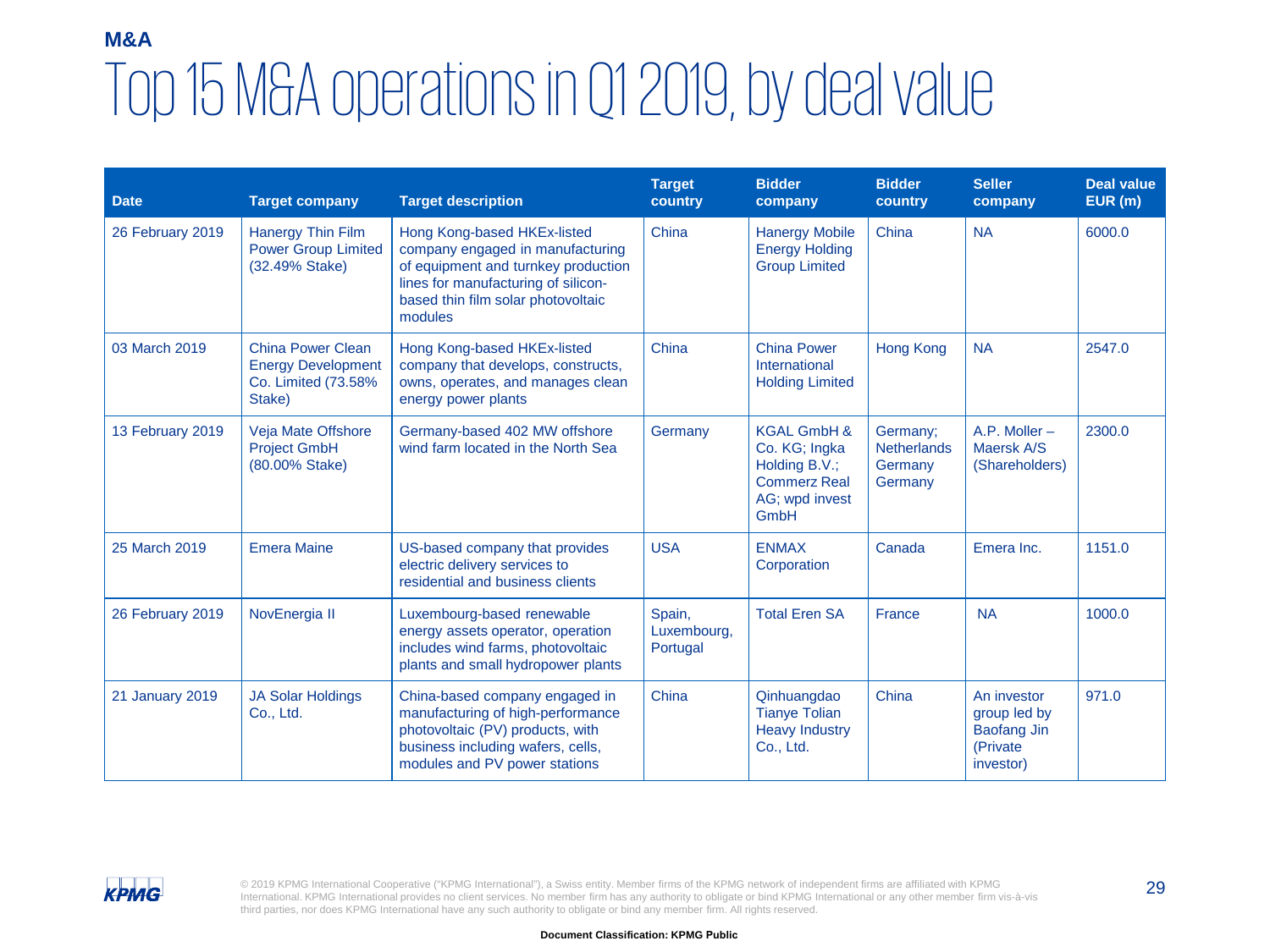### **M&A** Top 15 M&A operations in Q1 2019, by deal value (cont.)

| <b>Date</b>            | <b>Target company</b>                                                                                                                                                                                                                                                                                                                                                           | <b>Target description</b>                                                                                                                                                                                                                                                                                                                                                                                                            | <b>Target</b><br>country | <b>Bidder</b><br>company                                                | <b>Bidder</b><br>country | <b>Seller</b><br>company                             | <b>Deal value</b><br>EUR(m) |
|------------------------|---------------------------------------------------------------------------------------------------------------------------------------------------------------------------------------------------------------------------------------------------------------------------------------------------------------------------------------------------------------------------------|--------------------------------------------------------------------------------------------------------------------------------------------------------------------------------------------------------------------------------------------------------------------------------------------------------------------------------------------------------------------------------------------------------------------------------------|--------------------------|-------------------------------------------------------------------------|--------------------------|------------------------------------------------------|-----------------------------|
| 04 March 2019          | <b>Silver State South</b><br><b>Solar Energy Center</b><br>(49.99% Stake);<br><b>Marshall Solar</b><br><b>Energy Center</b><br>(49.99% Stake);<br><b>Roswell Solar</b><br><b>Energy Center</b><br>(49.99% Stake);<br><b>Story County II Wind</b><br><b>Energy Center:</b><br><b>White Oak Wind</b><br><b>Energy Center;</b><br><b>Ashtabula II Wind</b><br><b>Energy Center</b> | US-based 120-MW wind generation<br>plant in Griggs and Steele counties,<br>North Dakota; US-based 150-MW<br>wind generation plant in Hardin,<br>Iowa; US-based 150-MW wind<br>generation plant in McLean County,<br>Illinois; US-based 250-MW solar<br>generation plant in Clark County,<br>Nevada: US-based 62.25-MW solar<br>generation plant in Lyon County,<br>Minnesota; US-based 70-MW solar<br>generation plant in New Mexico | <b>USA</b>               | <b>NextEra Energy</b><br>Partners, LP                                   | <b>USA</b>               | <b>NextEra</b><br>Energy<br>Resources,<br><b>LLC</b> | 899.0                       |
| <b>28 January 2019</b> | <b>Waneta Expansion</b><br><b>Hydroelectric Project</b><br>(51.00% Stake)                                                                                                                                                                                                                                                                                                       | Canada-based hydroelectric project                                                                                                                                                                                                                                                                                                                                                                                                   | Canada                   | <b>Columbia Basin</b><br>Trust:<br><b>Columbia Power</b><br>Corporation | Canada                   | Fortis Inc.                                          | 876.0                       |
| 12 February 2019       | Sempra<br>Renewables, LLC                                                                                                                                                                                                                                                                                                                                                       | US-based producer renewable<br>energy                                                                                                                                                                                                                                                                                                                                                                                                | <b>USA</b>               | American<br><b>Electric Power</b><br>Company Inc.                       | <b>USA</b>               | Sempra<br>Energy                                     | 791.0                       |
| <b>16 January 2019</b> | Enel S.p.A. (Nova<br><b>Olinda (292 MW)</b><br>solar plant); Enel<br>S.p.A. (Lapa (158)<br>MW) solar plant);<br>Enel S.p.A.<br>(Cristalandia (90<br>MW) wind farm)                                                                                                                                                                                                              | Brazil-based 158 MW solar power<br>plant based in Lapa; Brazil-based<br>292 MW solar power plant based in<br>Nova Olinda; Brazil-based 90 MW<br>wind farm based in Cristalandia                                                                                                                                                                                                                                                      | <b>Brazil</b>            | <b>CGN Energy</b><br>International<br>Holdings Co.<br>Limited           | China                    | Enel S.p.A.                                          | 686.0                       |

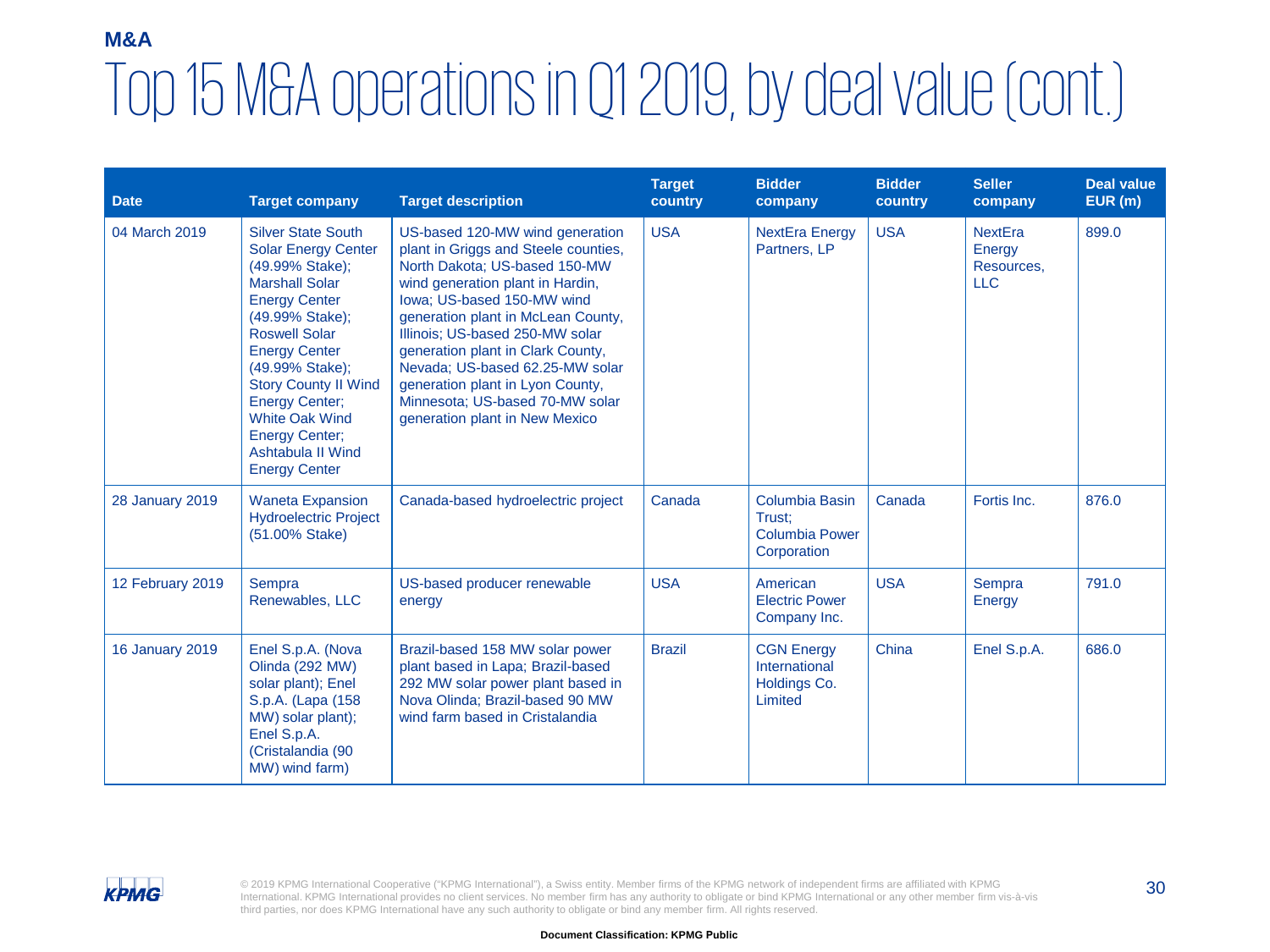### **M&A** Top 15 M&A operations in Q1 2019, by deal value (cont.)

| <b>Date</b>            | <b>Target company</b>                                                                                                         | <b>Target description</b>                                                                                                                                                                                                                                      | <b>Target</b><br>country  | <b>Bidder</b><br>company                                 | <b>Bidder</b><br>country | <b>Seller</b><br>company                       | <b>Deal value</b><br>EUR(m) |
|------------------------|-------------------------------------------------------------------------------------------------------------------------------|----------------------------------------------------------------------------------------------------------------------------------------------------------------------------------------------------------------------------------------------------------------|---------------------------|----------------------------------------------------------|--------------------------|------------------------------------------------|-----------------------------|
| 06 January 2019        | Cogeneracion de<br>Energia Limpia de<br>Cosoleacaque, S.A.;<br>Cogeneracion de<br>Altamira, S.A. de C.V                       | Mexico-based power plant located in<br>Cosoleacaque with a capacity of<br>104MW;<br>Mexico-based power plant with an<br>expected capacity of 414 MW                                                                                                            | <b>Mexico</b>             | <b>Contour Global</b><br>Plc                             | <b>United</b><br>Kingdom | Alpek S.A.B.<br>de C.V.                        | 636.0                       |
| 14 March 2019          | <b>FGPNA Renewable</b><br><b>Energy Partners,</b><br>LLC (50.00% Stake)                                                       | US-based seven fully operational<br>renewable plants, totalling 650 MW<br>of Enel Green Power North America<br>Renewable Energy Partners, LLC                                                                                                                  | <b>USA</b>                | <b>Enel Green</b><br><b>Power North</b><br>America, Inc. | <b>USA</b>               | <b>GE Energy</b><br>Financial<br>Services Inc. | 569.0                       |
| 1 February 2019        | <b>SSE Plc</b><br>(Dunmaglass wind<br>farm) (35.50%<br>Stake);<br><b>SSE Plc (Stronelairg</b><br>wind farm) (35.50%<br>Stake) | UK-based wind farm project:<br>Stronelairg wind farm, near Fort<br>Augustus, Scotland, having installed<br>capacity of 228MW<br>UK-based wind farm: Dunmaglass,<br>located 15 miles south of Inverness,<br>having an installed generating<br>capacity of 94MW. | <b>United</b><br>Kingdom; | <b>Greencoat UK</b><br><b>Wind Plc</b>                   | United<br>Kingdom        | <b>SSE Plc</b>                                 | 516.0                       |
| 8 March 2019           | <b>Enertolima SAESP</b><br>(distribution assets)<br>and the electricity<br>commercialization<br>business in Tolima)           | Columbia- based distribution assets<br>and the electricity commercialization<br>business owned and operated by<br>Enertolima SAESP                                                                                                                             | Colombia                  | Empresa de<br>Energia del<br>Pacifico S.A.<br>E.S.P.     | <b>El Salvador</b>       | Enertolima<br><b>SAESP</b>                     | 484.0                       |
| <b>28 January 2019</b> | En+ Group plc<br>(10.55% Stake)                                                                                               | Russia-based vertically integrated<br>aluminium and hydro power producer                                                                                                                                                                                       | Russia                    | <b>Glencore Plc</b>                                      | Switzerland              |                                                | 442.0                       |

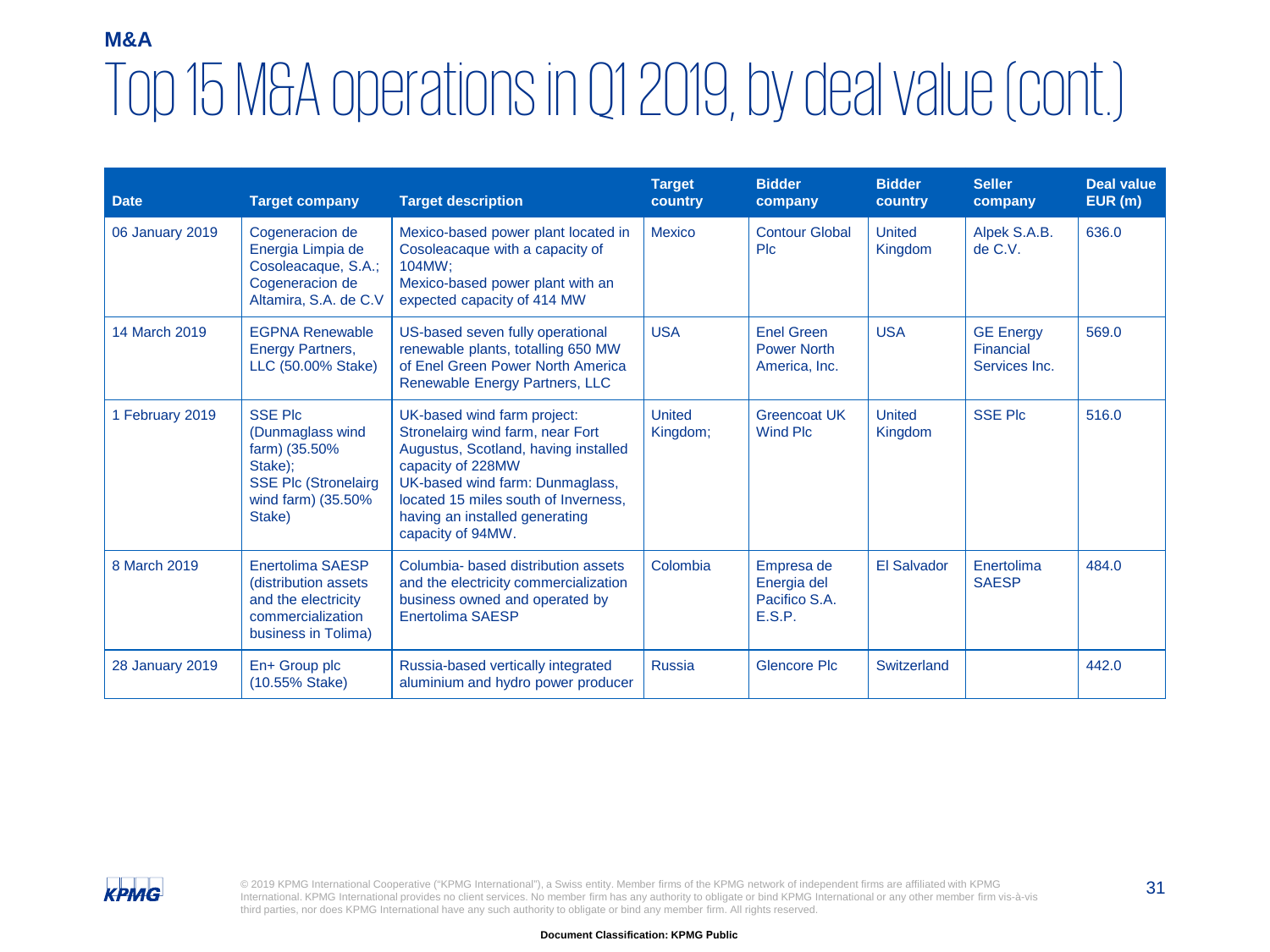## **Contact**

#### **KPMG Global Energy Institute**

**Ted Surette** [tsurette@kpmg.com.au](mailto:tsurette@kpmg.com.au)

**Valerie Besson** [valeriebesson@kpmg.fr](mailto:valeriebesson@kpmg.fr)

#### **Country contacts**

| <b>France</b>      | <b>Valerie Besson</b><br>valeriebesson@kpmg.fr         |
|--------------------|--------------------------------------------------------|
| Germany            | <b>Michael Salcher</b><br>msalcher@kpmg.com            |
| <b>Italy</b>       | <b>Francesco Galgliardi</b><br>fgagliardi@kpmg.it      |
| <b>Netherlands</b> | <b>Jaap Van Roekel</b><br>vanroekel.jaap@kpmg.nl       |
| <b>Nordics</b>     | <b>Morten Mønster</b><br>mmoenster@kpmg.com            |
| <b>Portugal</b>    | Susana Abreu<br>sabreu@kpmg.com                        |
| <b>Spain</b>       | <b>Alberto Martin Rivals</b><br>albertomartin1@kpmg.es |
| <b>Turkey</b>      | <b>Altay Alpagut</b><br>aalpagut@kpmg.com              |
| UK                 | <b>Simon Virley</b><br>simon.virley@kpmg.co.uk         |
|                    |                                                        |
|                    |                                                        |

#### **ENR EMA Report main contacts**

**Valérie Besson** [valeriebesson@kpmg.fr](mailto:valeriebesson@kpmg.fr)

**Alexis Majnoni d'Intignano** [amajnoni@kpmg.fr](mailto:amajnoni@kpmg.fr)

**Cécilie Timestit** [ctimestit@kpmg.fr](mailto:ctimestit@kpmg.fr)